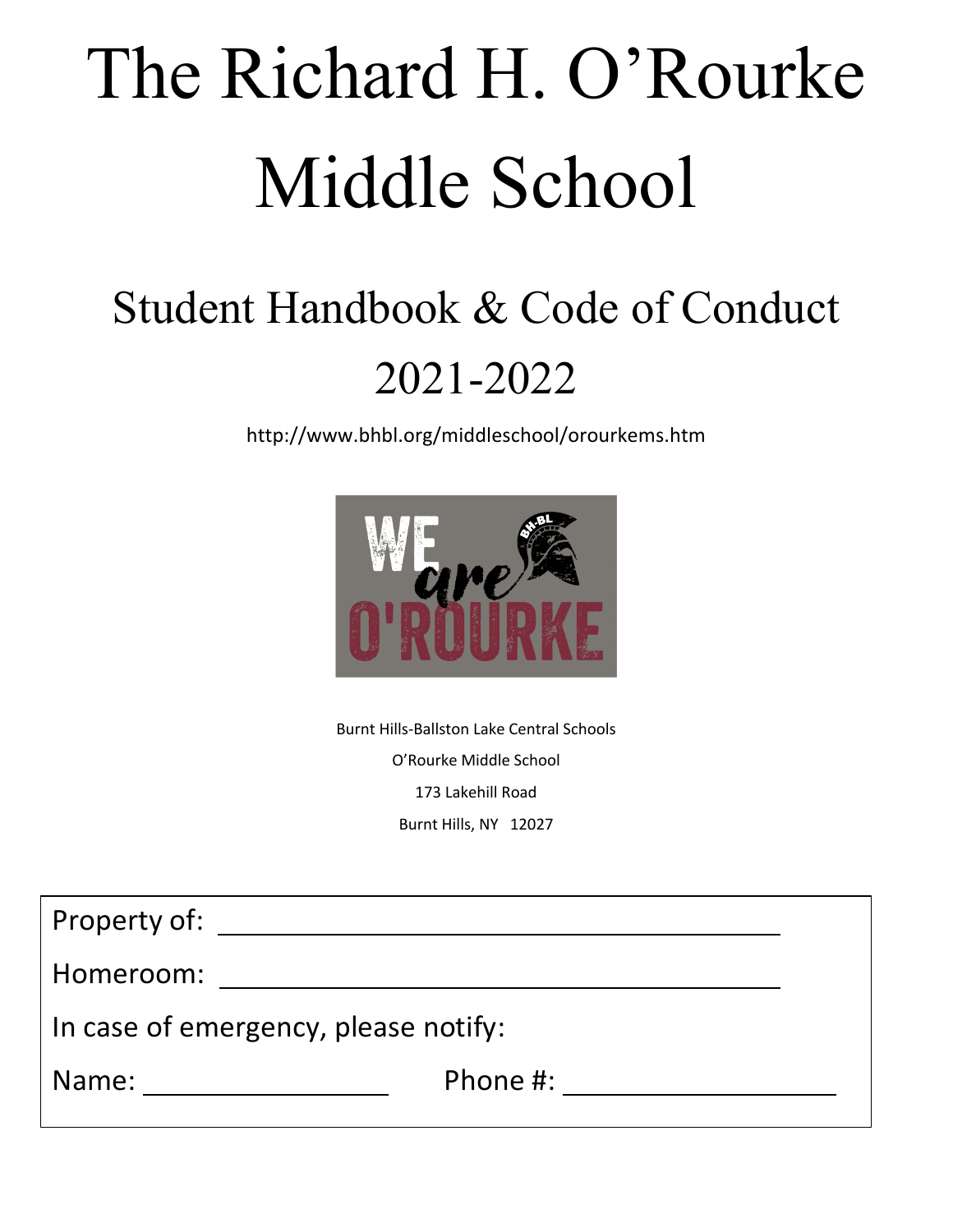# **A FRAMEWORK FOR PLANNING**

#### **Mission Statement: The Burnt Hills–Ballston Lake Central School District creates an educational environment that ensures opportunities for learning, personal growth, and social responsibility.**

#### **CORE BELIEFS**

- The BH-BL community values its children and the quality of their education.
- Comprehensive public education is available to all. The district provides a variety of experiences to allow children to learn.
- High academic achievement is a priority.
- Students, staff, parents, and community members are partners, and all have a personal responsibility in the educational process.
- Students and staff need to be challenged to achieve excellence.
- Continuous improvement is essential.
- Change is the result of thoughtful study involving students, staff, and community.
- Learning is a lifelong process.
- Quality education is worth the investment and requires sound fiscal management.

#### **KEY EXPECTATIONS**

#### **For Students**

All students will:

- Respect and be respected.
- Be prepared to learn to the best of their abilities.
- Use opportunities available to set personal goals and make informed choices to accomplish those goals.

#### **For Parents/Guardians**

All parents/guardians will:

- Provide nurturance of children's health and basic needs.
- Provide a home environment conducive to learning.
- Support the belief that academics are essential.
- Be informed and actively involved in the educational process.
- Teach and model respect for all persons and property.
- Teach and model discipline and their own values.
- Provide open, honest, and timely communication with school staff and other partners in the educational process.

#### **For Staff**

All district employees will:

- Create an environment in which children are safe, treated fairly, and are prepared for the future with quality instruction.
- Strive for excellence by working hard, continuing to learn and grow, and being adaptable, qualified, and well prepared.
- Respect and be respected by students, parents and community.
- Work cooperatively and communicate openly with all partners in the educational process.
- Demonstrate their accountability by: using school and community resources responsibly; setting, achieving, and assessing measurable goals; and participating in on-going, proactive supervision.

#### **For the Community**

The community will:

- Value education.
- Be committed, supportive, and responsive to the schools.
- Share their expertise and resources.
- Provide bridges between school and life.
- Set high standards.
- Communicate and listen.

*Adopted by the BH-BL Board of Education, February 1997*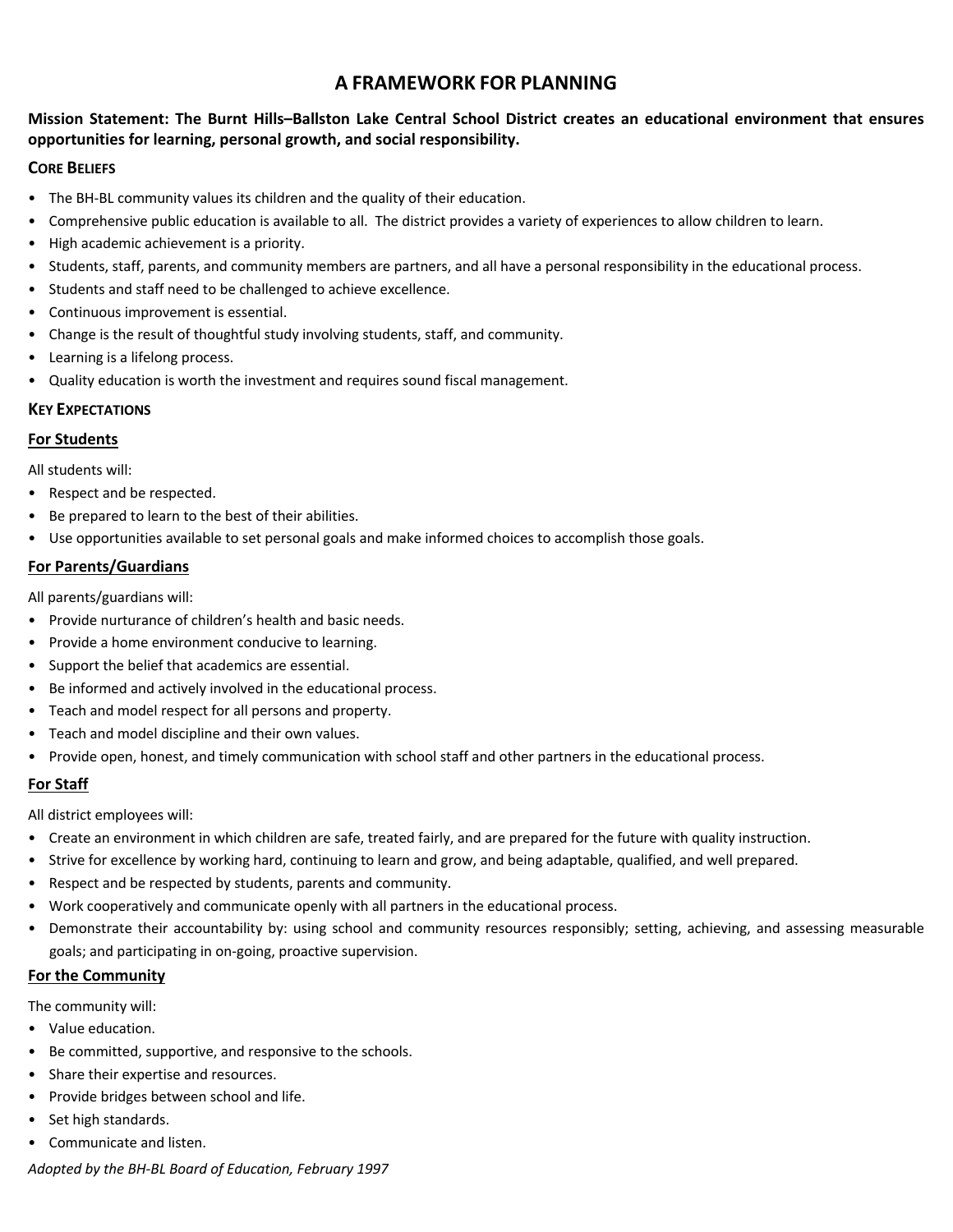# **O'ROURKE MIDDLE SCHOOL 2021-2022**

#### **TO THE PARENT/GUARDIAN:**

This handbook has been prepared to explain and clarify the procedures, policies, and regulations at O'Rourke Middle School. Please familiarize yourself with its contents and refer to it as needed throughout the year. If you have any questions, please contact one of our administrators.

#### **TO THE STUDENT:**

The faculty and staff *welcome you to a new year at O'Rourke Middle School! We are looking forward to assisting you in fulfilling your educational goals. O'Rourke has established a tradition of fine academic and extracurricular standards that we expect you to pursue and achieve. We are here to help make your middle school years as successful as possible. This book includes your Agenda for the year to keep track of your assignments and responsibilities, a copy of the Student Handbook so you are aware of the school procedures, policies and regulations, and Hall Pass sign-out pages.*

**VISION -** *To create a more child-centered Middle School which emphasizes critical thinking and problem solving in the context of the unique developmental problems of pre-adolescents with less emphasis on content oriented curriculum and more emphasis on process. (Adopted May 1991)*

**SCHOOL PHILOSOPHY -** *The O'Rourke Middle School is, as the name suggests, a transitional school between the elementary and the high school. Because of the vast developmental changes and the wide range of intellectual capabilities characteristic of children during this period, our Middle School possesses a special kind of uniqueness which requires an educational program especially designed for the pre-adolescent youngster.*

*At O'Rourke Middle School, the curriculum is more exploratory in nature than the elementary school and less specialized than the*  high school. Realizing that the uniqueness of individual subject disciplines must be recognized, an emphasis on interdisciplinary **curriculum development** *will be stressed. Curriculum programs should emphasize the natural relationship among academic disciplines that facilitate cohesive learning experiences for middle school students through* **integrative themes, topics, and units***. The three major components of our middle school curricula are 1) subject content, 2) personal development, and 3) essential skills.*

*Education does not begin and end with the curriculum. It must be a shared responsibility, with the student's family and the community at large, in order to enhance each student's intellectual, social, emotional, and physical growth. Exploratory opportunities are provided through well defined and structured club and activity programs, thereby creating opportunities for students to interact socially, to learn to respect the value and dignity of individual differences, and to develop and practice responsible behavior. (Adopted January 1987)*

*It is the intent of the staff to lead students toward being disciplined, productive, informed, independent and fulfilled individuals. To achieve these ideals, mutual respect and understanding must be present in the learning process on the part of all participants – the staff, students, and community.*

*Dear Parent/Guardian:*

*We ask that you review the Student Handbook with yo*ur child and please sign below.

My child,\_\_\_\_\_\_\_\_\_\_\_\_\_\_\_\_\_\_\_\_\_\_\_\_\_\_\_\_\_\_\_\_ and I, have reviewed and understand the Student Handbook, and the O'Rourke Middle School Code of Conduct for the 2021-2022 school year.

(Student Signature) (Parent Signature) (Date)

\_\_\_\_\_\_\_\_\_\_\_\_\_\_\_\_\_\_\_\_\_\_\_\_\_\_\_\_\_\_\_\_\_\_\_\_\_\_ \_\_\_\_\_\_\_\_\_\_\_\_\_\_\_\_\_\_\_\_\_\_\_\_\_\_\_\_\_\_\_\_\_ \_\_\_\_\_\_\_\_\_\_\_\_\_\_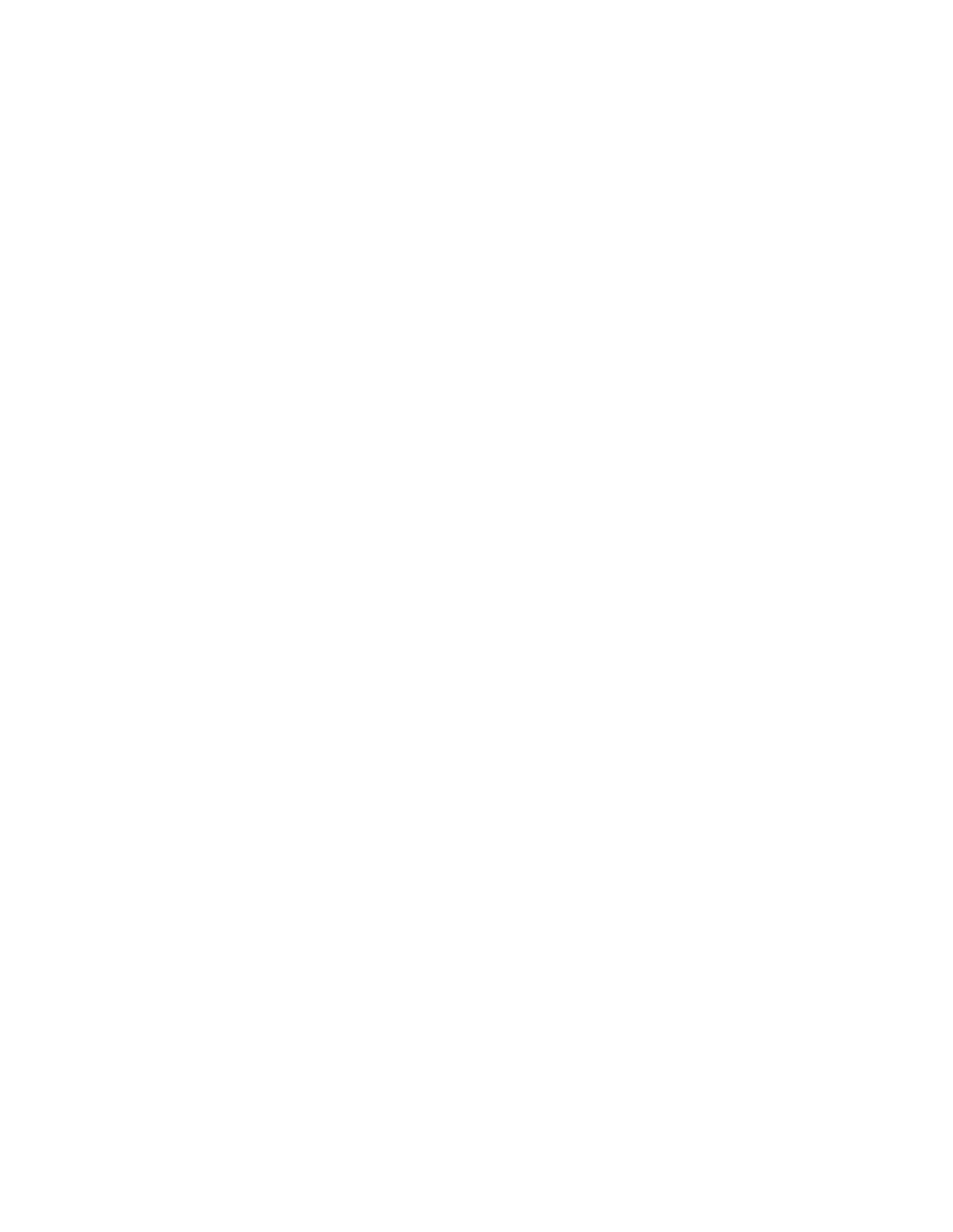# **PEOPLE AND PLACES TO KNOW**

#### **The following can be reached at 518-399-9141 and the listed extensions**

#### *Principal's Office - Ext. 84001*

Mrs. Wolff, Principal Mrs. Doepel, Secretary

*Main Office - Ext. 84000*

Mr. Duell, Assistant Principal Mrs. O'Donnell, Secretary

*Attendance Office - Ext. 84002* Mrs. Brady, Attendance Secretary

*Health Office - Ext. 84035*

Mrs. Jewell, School Nurse

*Academic Intervention Services - Ext. 84000*

*Library / Media Center - Ext. 84232*

Ms. Datri, Librarian

#### *Counseling Center - Ext. 84040*

Mr. DeBonis, School Counselor- Grade 7 Ms. Grippo, School Counselor-Grade 8 Mrs. Hyde, School Counselor- Grade 6 Mr. Umina, School Counselor - Grade 7/8 Mrs. Turnbull, Secretary, Guidance Mrs. Jacqueline Somerville, School Psychologist TBD, Social Worker Mrs. White, Social Worker Mrs. Wiersma, Speech Therapist

#### *Curriculum - Ext. 84000*

Mr. Antoski, Social Studies Ms. Boehm, Food Service Mr. Giroux, Fine Arts Mrs. Gurley, English, AIS Mr. McQuay, Math and Computer Science Mrs. Rayome - World Languages, ENL, Libraries Mr. Scalise, Athletic Director and Health TBD, Science and Technology

**Main Office -** The Main Office Staff is an excellent resource to use to seek help and information. If you have been absent, tardy or plan to leave school early, bring a written excuse from your parent or guardian to the attendance secretary in the main office before reporting to your homeroom.

**Counseling Center -** Guidance, psychological, and social work services are available through the Counseling Center. Services include assistance with educational planning, study help, career information, and social or academic issues.

**Health Office -** If you become ill or injured, inform your teacher, get a pass, and report directly to the Health Office. The nurse may administer specific medication **only** when the parent and the private physician have sent a written request (this includes all over-the counter drugs such as Tylenol, Advil, cough drops, etc.) Parents of students with **severe allergies or other chronic medical conditions** need to notify the nurse immediately so a medical safety plan can be implemented. For all immunization and physical exam information, please contact our school nurse at ext. 84035.

**Cafeteria -** The cafeteria provides a varied lunch menu each day. You may select the main lunch or choose from daily alternates and an ala carte menu to supplement a lunch brought from home. One lunch may be charged. Bring prepayments directly to the cafeteria manager. Prepayment will be accepted at any time. Make checks payable to the O'Rourke Middle School Cafeteria. All students will receive a student identification number consisting of 2 to 6 digits. As students approach the cashier, they will enter their ID number on the keypad. The student account on the computer screen is only visible to the cashier and will discreetly display the student status as being a recipient of free, reduced or full priced meals. Students should keep their identification number secure at all times.

# **ATTENDANCE**

- **Students should not be in the school or on the school grounds prior to 7:00 a.m.**
- Parents/Guardians should notify the school in advance about all absences by submitting the online attendance form, emailing oms@bhbl.org, or calling the attendance office at 399-9141, ext. 84002 prior to 8:30 a.m.
- **A written excuse is required explaining the student's absence upon return (unless the online form is used to report attendance)**. It should be given to the attendance secretary. The excuse should include student name, date(s) absent, reason for absence, and parent/guardian's signature.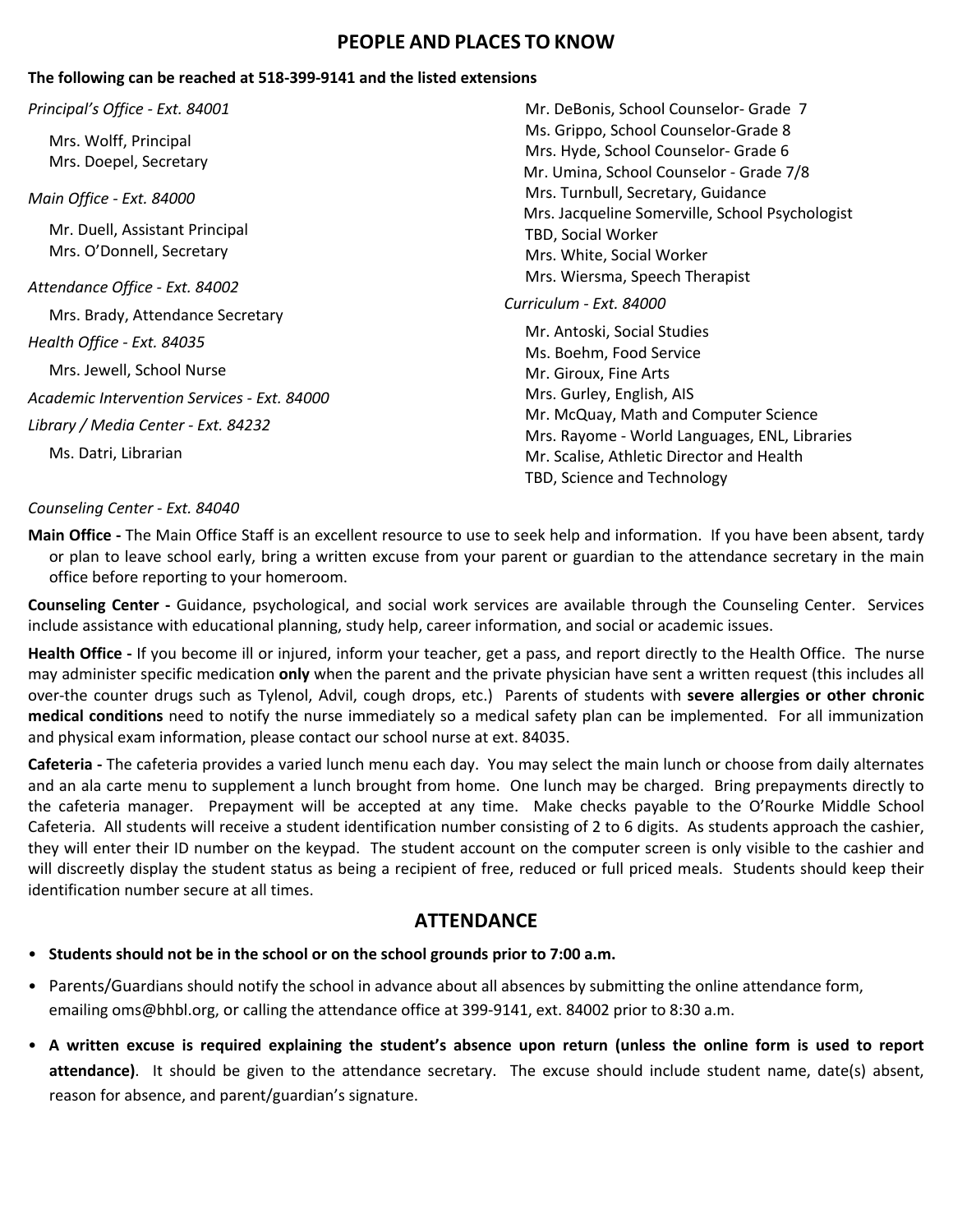- If a student has accumulated 6 absences or tardies, a letter will be sent. home. If absences or tardies continue, another letter will be sent home, and a parent conference may be requested. Attendance for students at this level is compulsory so students need to be in school. Should absences continue and become extreme, schools will look to outside agencies (PINS**,** Person in Need of Supervision) or a referral for educational neglect may be instituted (CPS, Child Protective Services).
- **If a student has a chronic illness, and is therefore unable to attend school for an extended period of time, a PHYSICIAN'S NOTE and call from the parent/guardian is required.** Consultation with school personnel on meeting the needs of medically fragile students is advised.

| <b>EXCUSED ABSENCES</b>                | UNEXCUSED ABSENCES                               |
|----------------------------------------|--------------------------------------------------|
| o Personal illness or injury           | Vacation<br>O.                                   |
| o Trips for educational purposes       | o Shopping                                       |
| o Emergency illness or death in family | o Skipping Classes                               |
| o Quarantine due to contagious disease | o Missing the bus / sleeping late (oversleeping) |
| o Requirement to be in court           | o Babysitting while a parent works, shops, etc.  |
| o Obligatory religious observance      | Working<br>O.                                    |

- o Medical / Dental Appointment
- Students who are late to school with unexcused or excused absences will be responsible to make up the work they missed.
- Students are considered tardy if they are not in their homeroom by 7:45 a.m. Students arriving after 7:45 for any reason should report to the attendance office to sign in and to get a pass for homeroom. The homeroom teacher requires a yellow admittance pass issued by the attendance secretary to tardy students. **Students with chronic tardiness will be referred to administration.** Students who are tardy for legal reasons (see list of excused absences above) should turn in a written excuse to the attendance secretary.

# **DAILY PROCEDURES**

#### **ARRIVAL**

- 1. All students arriving by bus will immediately enter the building through the door on the west side of the building.
- 2. Students arriving by bus should proceed directly to their lockers and homeroom.
- 3. Students arriving by car before 7:35 am will enter through the doors by the music room and proceed directly to the cafeteria to wait until the buses unload.

The left lane is a thoroughfare for access to the parking lot. The right-hand lane is a drop off lane. No students will be allowed in the building before 7:00 a.m.

4. Bikers and walkers who arrive before 7:35 am will enter through the doors by the Main Office and proceed to the cafeteria to wait for the buses to unload. Students should not be in the school or on the school grounds until 7:00 a.m. **See above for students entering the building.**

#### **MORNING HOMEROOM**

- 1. Students should arrive on time to their homeroom.
- 2. Students entering late should proceed to the attendance secretary.
- 3. Students will remain silent throughout the announcements.
- 4. Chronic illegal tardiness will be referred to administration and may result in consequences.

# **END OF DAY AND BUS DISMISSAL**

- 1. At the conclusion of their last class, students are to go back to their lockers to gather their belongings and proceed to their bus dismissal zone.
- 2. Students who take their instrument home should get their instrument after their last class.
- 3. Students need to have written permission from a parent/guardian on file in the Main Office if they are not riding the bus.
- 4. Leaving on a different dismissal than the assigned one for any reason requires a parent note and/or a bus pass from the Main Office.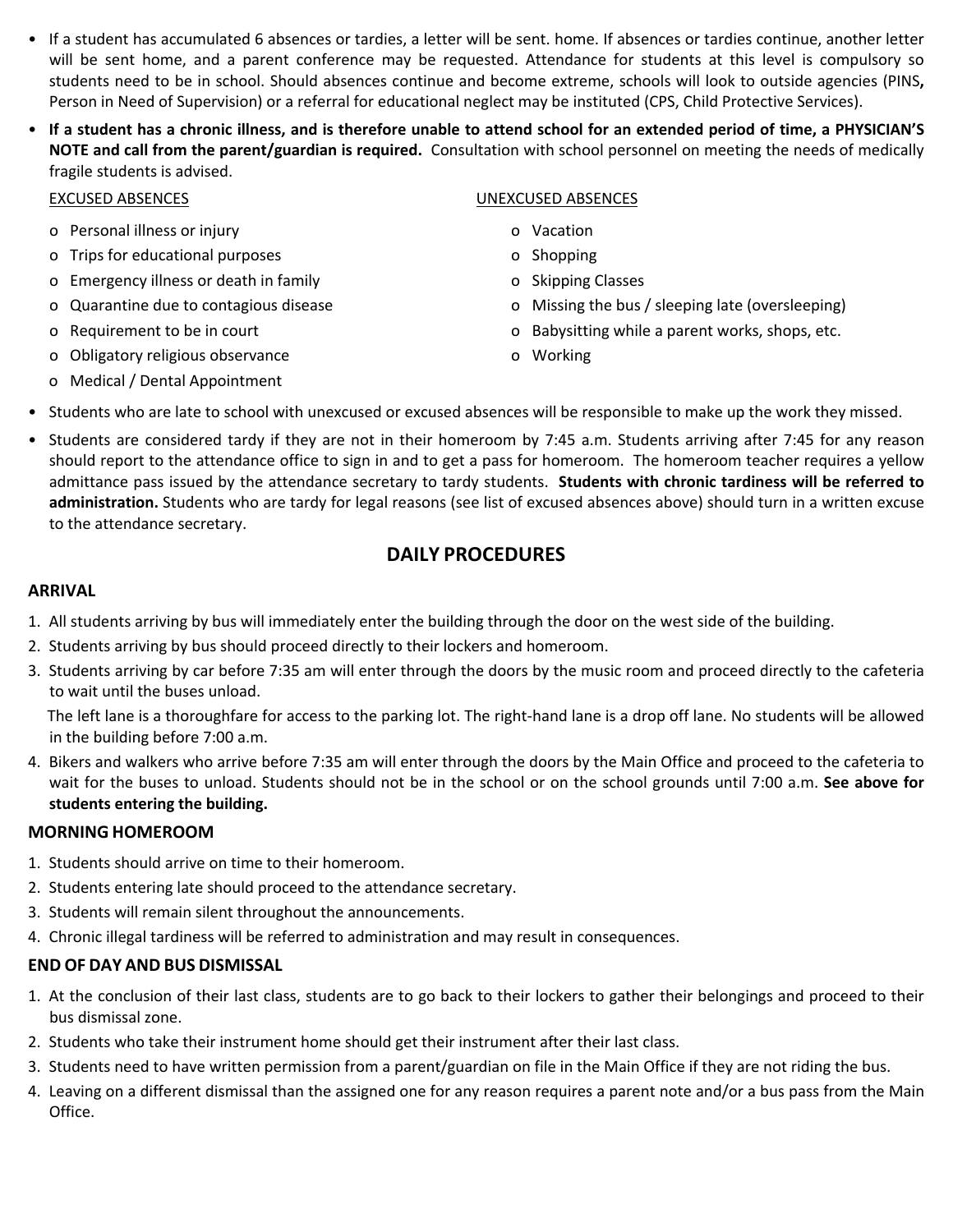#### **ACTIVITY PERIOD**

Students may stay for an activity period if they wish to participate in intramurals or clubs, to meet with a teacher or to work in the library.

- 1. Activity period begins after the student dismissal on Tuesday, Wednesday, and Thursday afternoons only.
- 2. Students arriving late for their activity must have a pass.
- 3. Students must remain under pre-arranged teacher supervision until 3:20 p.m.
- 4. Students who remain for the activity period should obtain a bus pass from the teacher in charge of the activity or they will not be allowed to board the bus home.
- 5. Students should check with their homeroom teacher to learn the route number of their activity bus. Activity bus runs are posted outside of the main office.
- 6. Bus transportation home is provided starting at 3:20 p.m. and lasting until approximately 4:00 p.m.

#### **SPORTS/ACTIVITY STUDY HALL**

All student athletes who are not under the supervision of an academic teacher until 3:20 p.m. must attend sports study hall during the activity period. All students are expected to work quietly in the sports study hall. Only those students participating in a school sponsored afternoon sporting practice/event are allowed to be present in the sports study hall.

#### **PROCEDURES FOR GETTING OUT OF SCHOOL EARLY**

If it becomes necessary for a student to leave school early to go to an appointment, the student must:

- Bring a signed note from a parent/guardian to the attendance office before the morning homeroom period. (A note is also necessary if walking to a local doctor's office and the note needs to indicate that the student is walking.) Teachers will be notified electronically of students who will be absent from their classes.
- Leave class at the excused time and wait in the Main Office. A parent/guardian must come into the Main Office to meet and sign out the student.
- Students will only be dismissed as "sick" through the Nurse's office and at the request of the Nurse.

Students are only released to approved persons as designated on our prescribed emergency information sheet and/or any legal document(s) provided by the student's parent/guardian.

#### **MAKING UP HOMEWORK/WORK REQUESTS**

If a student has been absent from school with an excused absence, the student will be expected to make up the missed work. For absences of one or two days, students should obtain homework by calling a student from the same class at home, or accessing other available homework resources: websites, etc.

In cases of extended absences, requests for a list of missed assignments should be made by calling 399-9141 (ext. 84000). Requests will be sent out to the teachers after the 3rd, 5th 7th, etc. consecutive days absences. A 24-hour notice is needed in order to collect books and assignments. Homework can be picked up in the Main Office 24 hours after you request it. **Teachers are not required to provide homework in advance of a family vacation that is scheduled during school.** 

#### **DRILL PROCEDURES**

#### **Fire Drills**

As mandated by New York State law, schools are required to facilitate regular evacuation drills. The purpose of these drills is to practice safe and orderly emergency procedures.

- 1. At the fire drill signal, everyone should cease working and leave the room with the teacher in an orderly manner.
- 2. Students who sit by the windows are responsible for closing the windows.
- 3. The classroom door should be closed by the adult in charge of the class when exiting the room to be sure all students have left the room.
- 4. No talking or running is allowed during the entire emergency evacuation or reentry.
- 5. In every classroom there is a sign posted explaining the route of evacuation. Students should remain with their teacher at all times unless otherwise indicated. Should a student become separated from their teacher, the student should notify the closest adult and remain with that person.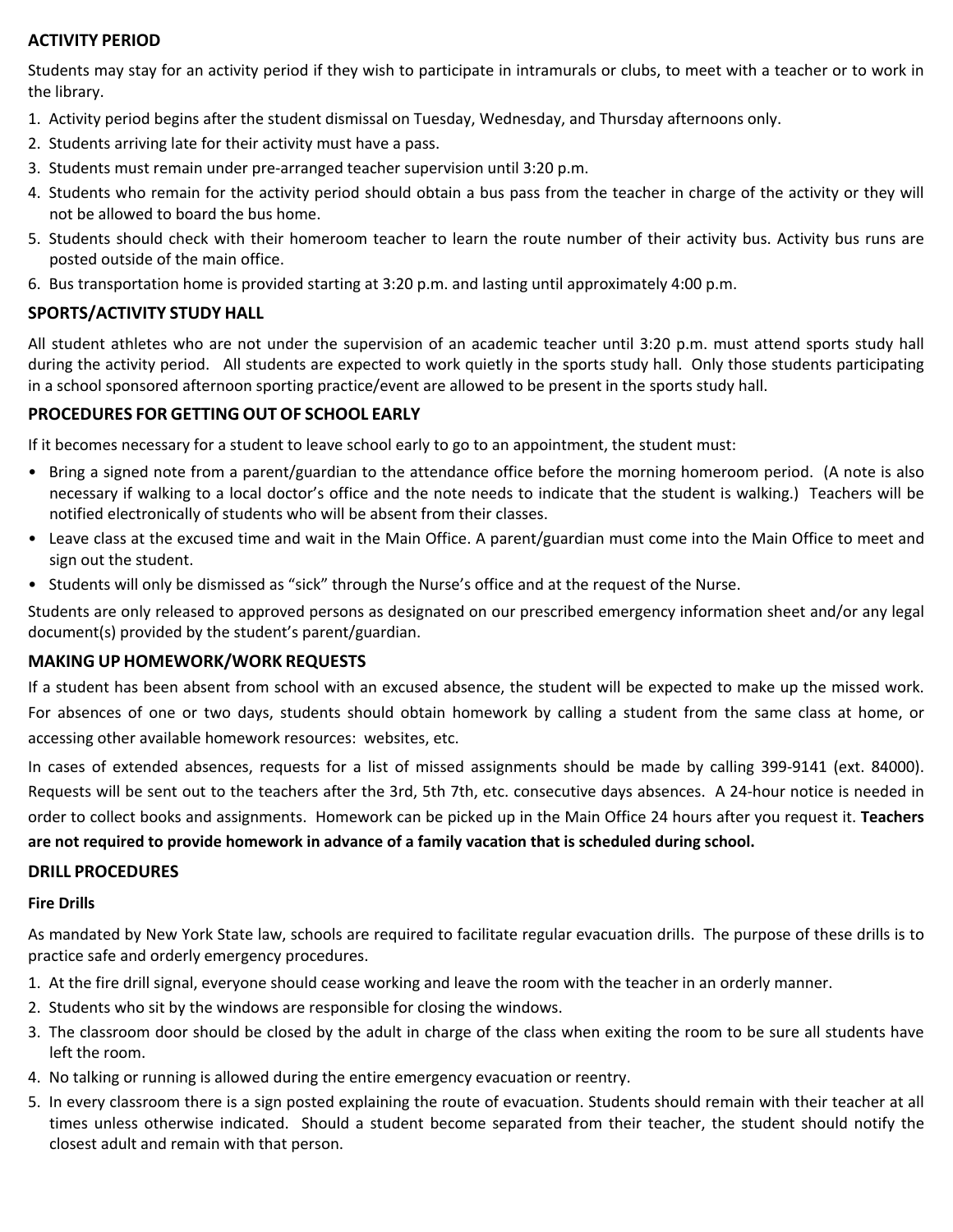#### **Other Drills**

The school conducts an emergency "go-home" drill each year to prepare for any situation in which students might need to be evacuated and sent home early, such as loss of heat in the building or a chemical spill in the area of the school. Students will be informed of the date of this drill, and their teacher will explain the procedure at that time.

Multiple security drills will be performed (Lock-Down, Lock-Out and Shelter In Place). The purpose of the drills is to simulate the procedures warranted during a variety of emergency situations that may occur in a school building. In addition, three bus drills will also be conducted during the school year to inform the students of the safety devices in the bus and their use in case of an emergency. Students will practice exiting the bus through the emergency door.

#### **PHONE USE**

- 1. At the discretion of the teacher, students may use either the classroom phone or be issued a pass to use the main office phone. Appropriate use of the phone includes:
	- Parent/guardian requested a return call.
	- Notifying parents/guardians of staying after school for help or detention.
	- Notifying parent/guardian of a cancellation.
- 2. Calls for forgotten items or to make personal visitation arrangements are discouraged.
- 3. At no time are students using their cell phones during school hours or activities.

#### **VISITOR**

A sign-in procedure is necessary for school safety and security. All visitors must sign in as soon as they enter the building. All visitors will be required to sign the visitor's sheet and will be issued a visitor's pass, which must be worn at all times while in the school or on the grounds. Parents who need to drop off lunch money, clothes, musical instruments, etc. to school, must bring them directly to the main office. Please have all items marked with your child's name and grade. The office staff will make all reasonable attempts to let your child know that an item should be picked up from the main office. Parents must not interrupt classrooms at any time.

#### **STUDENT VISITORS**

In order to maintain an academic atmosphere for all students, student visitors are discouraged.

#### **LOST AND FOUND**

If you have lost any article in the school building, check the lost and found bin (located outside of the cafeteria), then check the Main Office. If you should find an article, such as jewelry, electronics, etc., please bring it to the Main Office, so that the owner may claim it. Unclaimed items may be donated to charity periodically throughout the year.

# **COMMUNICATION WITH PARENTS**

O'Rourke Middle School parents are urged to pay attention to all communications that come from our school and our school district. Here are some key information sources for parents:

**Calendar:** A printed district calendar is mailed to each BH-BL household in late August. Along with the school calendar, you will find information about building contacts, the Board of Education, daily schedules, bus routes and much, much more.

**Website:** Please check the district website at www.bhbl.org often, especially the O'Rourke Middle School homepage. The website is a great information source for everything from bus routes to the Middle School Daily Announcements. Also, please note that the website can be your BEST information source in an emergency or unexpected situation because we can post updated announcements there as often as necessary. Many of our teachers have classroom websites which can be accessed through the staff listing page on the Middle School website.

**eSchool Parent Portal:** The eSchool Parent Portal gives parents and students access to real-time information including attendance, grades and assignment descriptions. Students can use this tool to stay on top of assignments and parents are able to participate more fully in their student's progress. Different courses will have different items to post; some classes have daily assignments while other classes are more project-based and will post grades less frequently. Also, not all grading is done the same; different types of assignments can be weighted differently and count "more" or "less" toward a final average.

If something doesn't look right, start with asking your child. They can usually explain. Students and parents have their own usernames and passwords. For an initial access name and password, please contact your child's guidance counselor or the middle school main office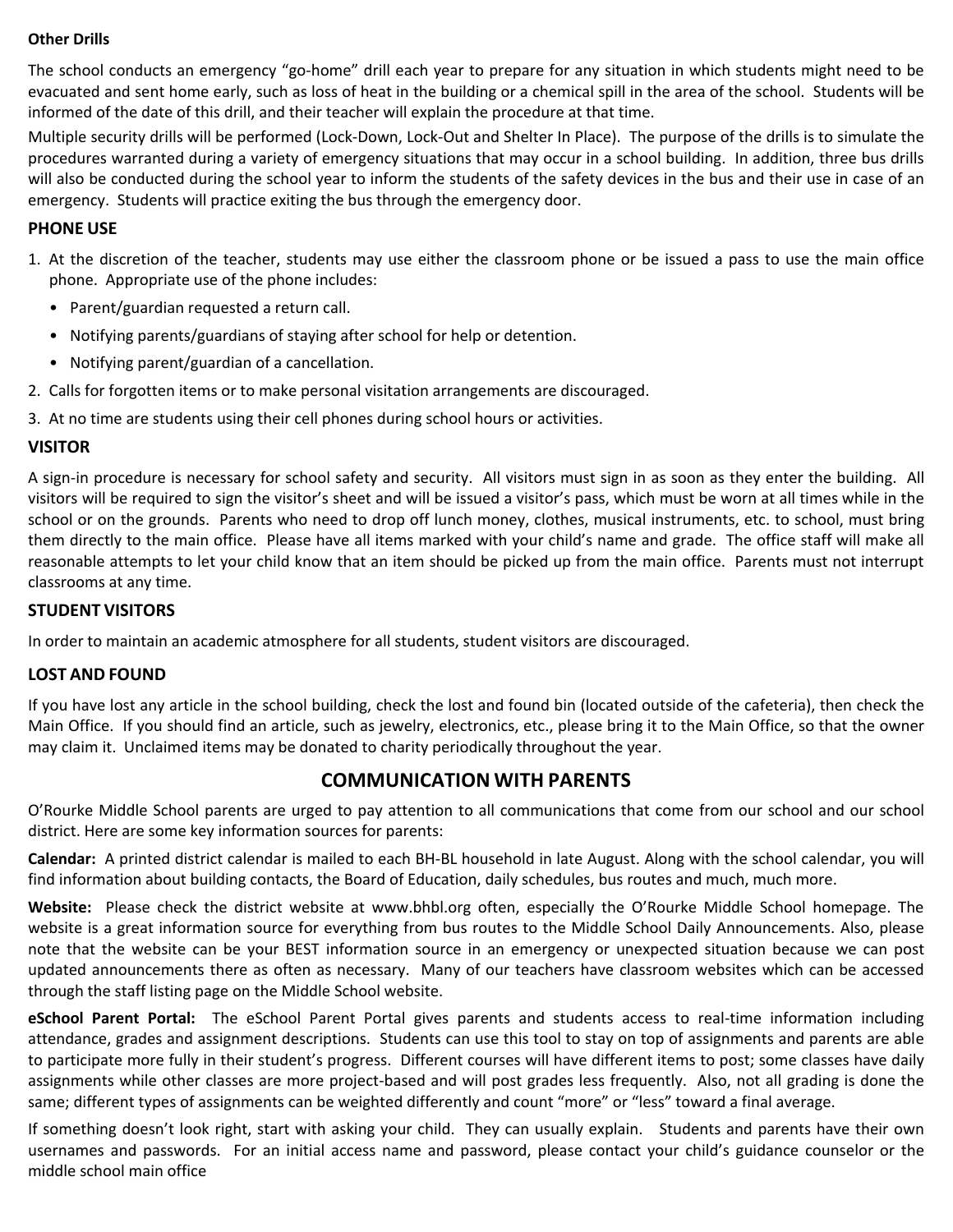**School Closings**: When circumstances require that classes be canceled or delayed due to bad weather or an emergency, announcements are posted on our website at www.bhbl.org and on local TV stations. Announcements will normally first be given between 6:00 and 6:45 a.m. Unless otherwise noted, all scheduled use of the schools is canceled on a day when schools are closed for emergency or weather-related reasons. Parents may find that our website provides more information than the TV stations since there is no space limitation on the website. Also, although we rarely need to do this, all parents should instruct their children where to go if schools are dismissed unexpectedly during the day.

# **ACADEMICS AND GRADE REPORTING**

#### **REPORT CARDS**

At the end of each quarter, report cards are issued. Students are expected to take the report cards home. End of the year report cards are mailed directly to your home.

If an incomplete (INC) appears on a report card, it signifies that the student is missing either a major project, a number of homework assignments, quizzes or tests (due to absence or other circumstances). This missing work prevents the teachers from reporting a fair and accurate grade on the report card. To replace the INC with a numeric grade, the student needs to speak with his/her teacher about the missing work and make it up. The make-up work must be submitted within 10 school days from the day report cards are issued to the students. When all missing work is submitted, the INC will be replaced by a numerical grade on the next report card. If the work is not submitted within the allotted time, the student's grade will be calculated with the missing work – the result being a lower grade. {Note – This provision is intended to provide a fair grade for students facing extenuating circumstances such as illness, death in the family, etc.}

If an "F" grade appears on a report card, it indicates that a student has earned a grade below a 65 for the quarter. The purpose of the "F" grade is to allow a student the opportunity to improve a failing grade by consistently demonstrating an improved attitude, effort and achievement in that course for the remaining quarters. The teacher, in reviewing the student's progress, may replace the "F" with a numerical grade ranging from 0-64, with the grade replacement not being lower than the earned grade.

#### **HONOR ROLL AND GPA**

Example for Grade 8:

| Student's Average | Award                  |
|-------------------|------------------------|
| 94.50 or higher   | Principal's Honor Roll |
| $89.50 - 94.49$   | High Honor Roll        |
| $84.50 - 89.49$   | Honor Roll             |

In order to achieve Honor Roll status, no report card mark may be an "F" grade, "Unsatisfactory" or "Incomplete". Honor Roll eligibility is determined by the GPA (grade point average) which is computed as follows:

Full year courses and half-year courses count as 1, every other day courses count as .5, and Band/Orchestra count as .6.

| Math                 | 80                                                            |
|----------------------|---------------------------------------------------------------|
| Science              | 70                                                            |
| Social Studies       | 90                                                            |
| English              | 80                                                            |
| Spanish              | 70                                                            |
| Technology           | 90                                                            |
| Physical Education   | 40 (.5 of 80)                                                 |
| Art                  | 80                                                            |
| Band                 | 56.4 (.6 of 94)                                               |
| <b>Total Points</b>  | 656.4                                                         |
| <b>Total Courses</b> | 8.1 (6 full year, 2 half year plus 2 every other day courses) |
| Average              | 81.04                                                         |

#### **8TH GRADE MEDALS**

In 8th grade, students are awarded bronze, silver, and gold medals for the average of the first three quarters.

- Students having averages from 84.5 to 89.4 are eligible for the Bronze Medal.
- Students having averages from 89.5 to 94.4 are eligible for the Silver Medal.
- Students having averages from 94.5 or above are eligible for the Gold Medal.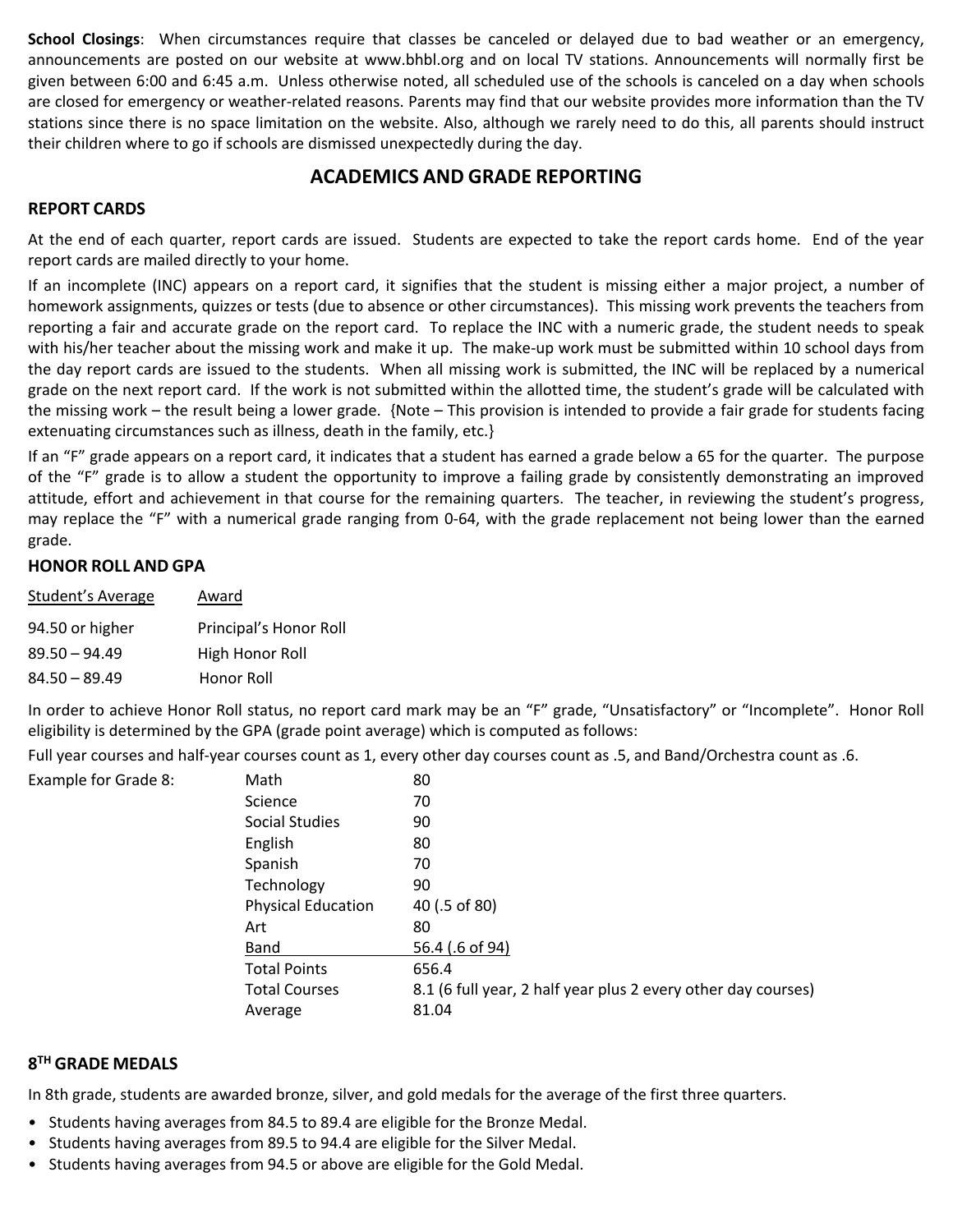#### **PROMOTION POLICY**

Children who satisfactorily meet the requirements for promotion will be moved on to the next level of instruction in the successive school year. The O'Rourke Middle School promotion requirements will have as its primary component the commitment to exhaust all avenues of intervention to insure student success in school. Should students still exhibit tendencies toward failure after interventions have been applied, through formulated instructional prescriptions, then the following determinations may be made:

- 1. Students who pass all academic courses shall be promoted to the next level of instruction unless it is deemed otherwise beneficial to retain that student for developmental purposes. This designation will be determined only after a consultation is made with the staff, parent/guardian, student, and Pupil Assistance Team (PAT) members.
- 2. Students who fail one course will be conditionally promoted to the next instructional level, with a strong recommendation that the student attend a summer intervention and/or bridge skills course. The student will be placed on academic watch to monitor their progress at the next level of instruction.
- 3. Students who fail two or more academic courses will be encouraged to attend summer intervention courses in the same disciplines they failed, up to four courses; and/or may be required to take an additional bridge skills course to support their development. Passing the summer intervention course may result in the promotion of the student to the next level of instruction. Any students attending a summer school intervention program and promoted to the next level of instruction will be placed on academic watch to monitor their progress and may receive alternative education through school based intervention programs in the successive school year. Students who fail to attend or refuse to attend summer school or fail summer school intervention courses, run the risk of being retained at the current grade level of instruction.

**Please note:** Advancement is contingent on compliance with summer school attendance and behavioral requirements and is at the discretion of the building principal.

4. The building principal will determine, in joint consultation with members of each constituent group, placement and status based on district opportunities and finances.

#### **STUDENT IDENTIFICATION PROCESS**

The identification of student academic and developmental needs shall be comprehensive and exhaustive with the intent to provide each student with a successful educational program. This premise includes students at all levels of the learning spectrum. Every effort will be made to identify student needs at the grass roots level through individual teachers and teaching teams. Strategies will be applied at that level which differentiate instruction for each child and provide for their needs as best can be served within the structure of the greater population. When all classroom strategies and interventions have been exhausted through collaboration with parents/guardians and consultants, then the child's case will be referred to the Pupil Assistance Team (PAT) team for further determination. The PAT team will then review progress to date, consult with appropriate student managers, and evaluate personal student information to determine further intervention strategies and/or placements. At all times, the parents/guardians will be consulted on all matters.

The school will administer a variety of assessments, both local and standardized, to help determine student needs and placement. These measures will be used in conjunction with other researched and proven measures of evaluation. Each evaluation of a child should be comprehensive and consider all aspects of a child's development. Evaluation should be ongoing and progressive. All intervention strategies should be documented and monitored.

#### **DROPPING BAND/ORCHESTRA**

Students may not drop a course without the consent of the parent/guardian, Department Head, teacher, and the guidance counselor. Until the request has been approved, and the teacher has been notified by guidance, the student remains a member of the class and must attend classes. Students who drop prior to the end of a ten week marking period will receive a drop/pass or drop/fail on their report card based on their performance to that time. Students who drop at the ten week marking period break will receive a numerical grade for that marking period.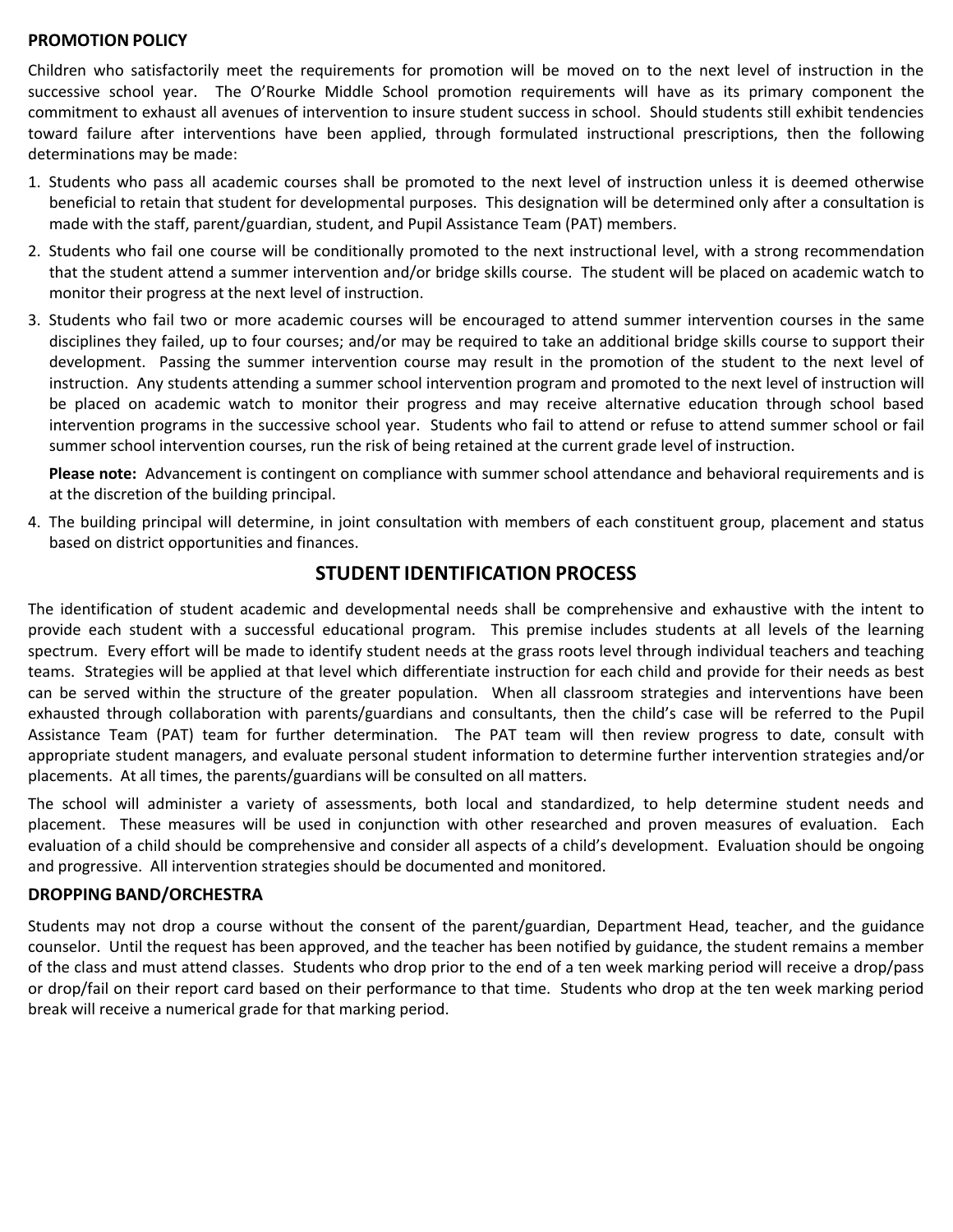# **STUDENT CLUBS, ORGANIZATIONS AND ACTIVITIES**

Clubs and Activities are an excellent way for students to get involved with others, to feel more connected and make school more enjoyable.

| Art Club                   | Middle School Jazz Ensemble     |
|----------------------------|---------------------------------|
| <b>Best Buddies</b>        | NaNoWriMo Club                  |
| Book Club                  | NaNoWriMo Club                  |
| <b>Chamber Strings</b>     | National Junior Honor Society** |
| Debate Club                | Newspaper Club                  |
| Drama Club                 | Ski Club                        |
| French Club                | Spanish Club                    |
| <b>Future Authors Club</b> | <b>Student Council</b>          |
| <b>Future City Team</b>    | <b>Tri-M Honor Society</b>      |
| German Club                | <b>XPE Club</b>                 |
| <b>KARE Club</b>           | Yearbook                        |
| Math/Science Club          |                                 |

Students may approach the Principal about starting a new club pertaining to their own interests.

\*\*National Junior Honor Society requirements for membership:

- 92.0 average for the first 3 quarters of 7th grade
- No demerits or significant behavior incidents by the end of 3rd quarter in 7th grade
- Fewer than 10 illegal absences and tardies in 7th grade
- Completion of 30 hours service over the summer of 7-8 grade
- Completion of Character Statement by early September of 8th grade

# **MODIFIED SPORTS (GRADE 7 & 8)**

| $\bullet$ Fall       | Winter           | Spring                |
|----------------------|------------------|-----------------------|
| • Boys Soccer        | Wrestling        | Girls Softball        |
| • Girls Field Hockey | Girls Basketball | Boys & Girls Lacrosse |

Exceptional athletes will be selectively classified for the following upper level programs (**Freshman**, **Junior Varsity**, and **Varsity**)

| $\bullet$ Fall               | Winter                  | Spring                |
|------------------------------|-------------------------|-----------------------|
| • Boys & Girls Cross Country | Boys & Girls Basketball | Boys & Girls Track    |
| • Boys & Girls Golf          | Ice Hockey              | Boys & Girls Crew     |
| • Boys & Girls Volleyball    | Boys & Girls Track      | <b>Boys Tennis</b>    |
| • Boys Soccer                |                         | Boys & Girls Lacrosse |
| • Girls Swimming             |                         | <b>Boys Baseball</b>  |
| • Girls Field Hockey         |                         |                       |

• Girls Tennis

# **CODE OF CONDUCT**

#### **PREFACE**

The following Code of Conduct is designed to create and maintain a school climate in which all can work and learn effectively. The Code of Conduct summarizes items of law, Board of Education policies, and administrative regulations. It is intended to ensure that each student has the opportunity to achieve as much as possible, that the educational program is free of interruptions, and that the rights and personal property of all individuals in the building will be respected.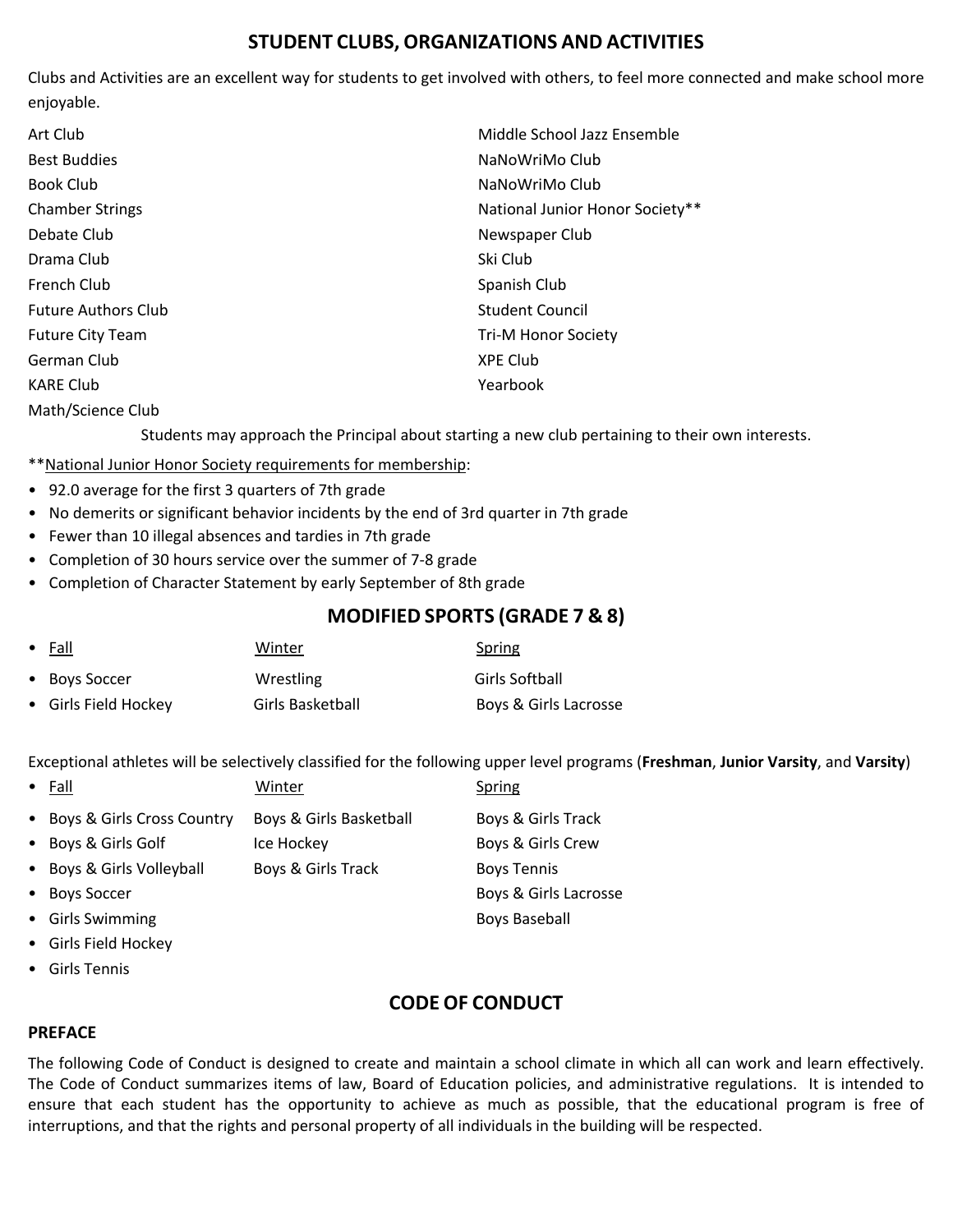Discipline is the positive direction of behavior toward established standards of conduct, fully understood and based on reason, judgment, and the rights of others. Ideal discipline is self-directed and self-controlled. The school, community, and parents share the responsibility for helping students develop self-discipline. Discipline is necessary to ensure an orderly environment in which each person may live and learn to his/her full capabilities in harmony with society.

Those acts of an individual which are illegal in society are subject to the same penalties and procedures when they occur in school. School authorities will request police assistance and will cooperate in the investigation of incidents occurring on school premises. The school authorities' effectiveness in detecting and penalizing any responsible person(s) depends heavily on the willingness of responsible student citizens to provide information and to assist authorities when needed.

The effectiveness of any set of rules is limited in any society by the degree of acceptance by the members of the society and their cooperation in observing and enforcing them.

#### **STUDENT RIGHTS**

All children have the right to:

- An appropriate education that fits their individual needs with equal opportunities regardless of gender, ethnic, race, sexual orientation, disability and religious background.
- Be educated in an atmosphere that targets their intellectual, emotional, physical, social and moral development. This applies to all aspects of the middle school environment, including the school bus, school grounds, hallways, classrooms, cafeteria and all school-sponsored events.
- Access school rules and, when necessary, receive an explanation of those rules from school personnel.
- Confidentiality of records and student information according to school policy and the Federal and Educational Rights and Privacy Act.
- Express their point of view in a responsible manner and in compliance with guidelines established by the Burnt Hills–Ballston Lake School District Committee on Student Freedoms and Responsibilities.
	- 1. The Board of Education is the only group that may take a stand representing the school institution.
	- 2. The right to use the school avenues of communication including newspapers, announcements and bulletin boards that are limited to student or staff personnel. (The restrictions in section 3 below also apply to bulletin boards.)
	- 3. Students have the right to publish materials provided they are:
		- a. free of obscene language and reference
		- b. accurate in fact
		- c. free of personal attack
		- d. not advocating illegal action or violation of school regulations
		- e. free of derogatory references to people of any race or religion
		- f. not designed for the purpose of commercial adventure or financial profit of any individual or non-school organization.

#### **DRESS AND APPEARANCE**

Dress and appearance must be within the limits of decency, cleanliness and safety.

- Dress should not be lewd, vulgar or offensive.
- Clothing should not create a hazard in performance of school activities nor be disruptive of the learning environment.
- Safe footwear is required at all times.
- The wearing of hats and hoods is not permitted in class except for medical or religious purposes.
- Jackets and coats should remain off and in lockers unless they are involved in outdoor activities.

**The following is not permitted to be worn in school:** Clothing or attire which has an expression (phrase, word or words) or insignia (picture, symbol, patch or pin) which:

- Is obscene or libelous (that is, which contains objectionable language, including insults, whether directed to themselves or others);
- Advocates racial or religious prejudice;
- Depicts drugs, including alcohol, drug paraphernalia or drug use;
- Displays known gang colors or identification.

#### **Students will be asked to remove:**

- Spiked collars and bracelets
- Choke chains
- Nose, eyebrow, belly or other rings which may cause safety concerns.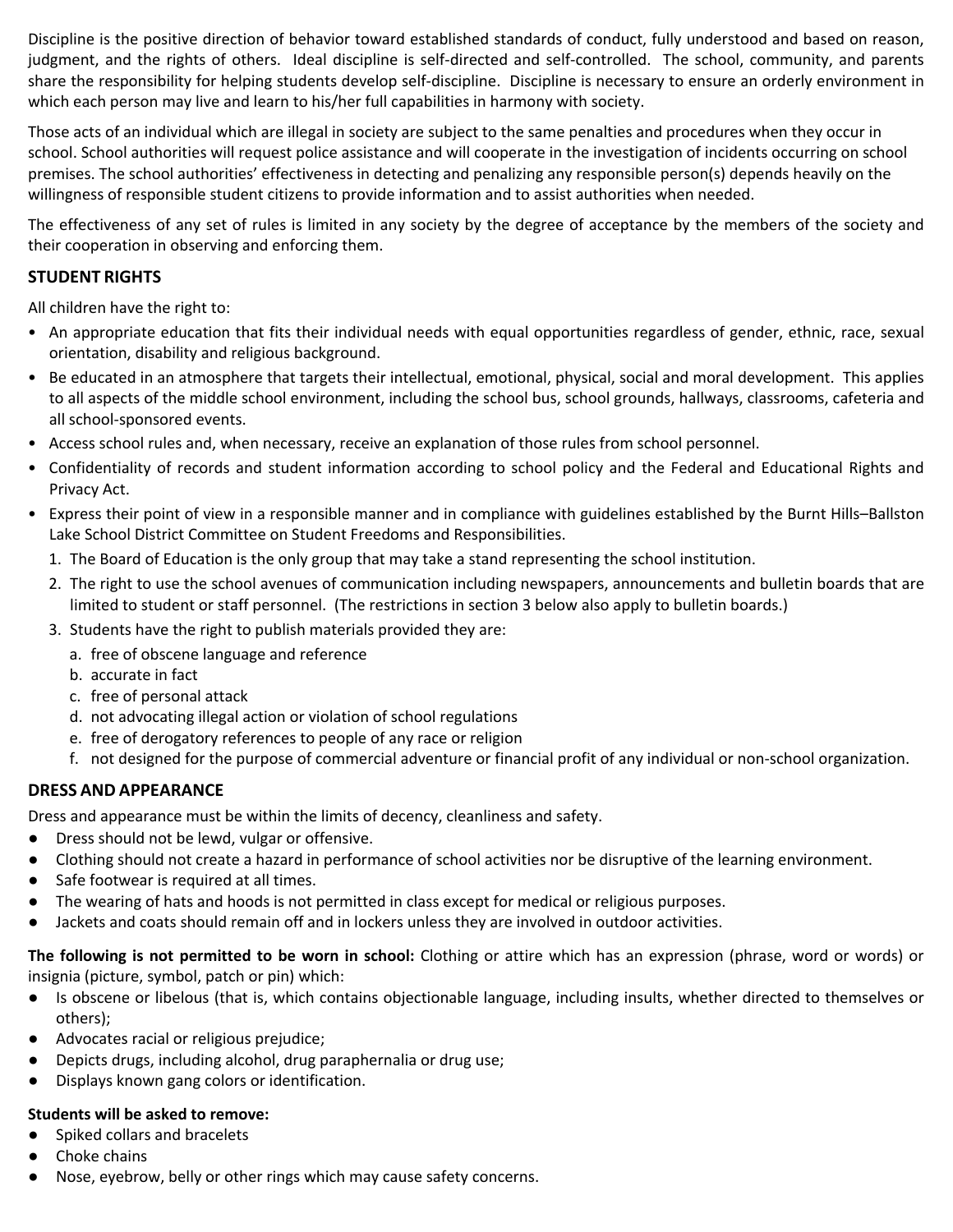Undergarments should be covered at all times. Students shall not wear clothing that is revealing or see-through (including those that expose one's midriff and/or back or otherwise potentially expose private parts of the body, such as tube tops, halters, and similar garments.)

Students dressed inappropriately will be asked to change their attire and may be subject to additional consequences for repeat offenses.

Students may be asked to wear protective gear in certain classes.

#### **BUS TRANSPORTATION**

Bus transportation is a privilege extended to students and may be suspended at any time for disruptive behavior. Students are under the authority of the bus driver and must obey his/her direction.

- Students should be at their stop 5-10 minutes before the bus arrives and board the bus in an orderly manner. Pushing and crowding while loading or unloading will not be permitted.
- All students must be seated, and are required to properly secure their seat belt.
- Students are to remain seated while the bus is in motion. Changing of seats is not permitted unless by driver's direction.
- Students are to be courteous to fellow passengers, responsible behavior is expected at all times.
- The use of profane or abusive language will not be tolerated.
- Drivers are not permitted to stop at places other than regular assigned bus stops, exceptions can only be made with a school administrator's authorization.
- Students are to board/exit via the front door only side and rear doors are for emergency use only.
- No eating or drinking is permitted.
- Large items need to be placed on students' laps or under their seats.
- In case of an emergency, students are to remain in the bus until instructed by the driver or emergency personnel.
- Students wishing to ride on buses other than their assigned bus must present written permission from their parents to the Main Office on a special bus pass form. Forms are available at the Main Office.

Any student who becomes a discipline problem will be reported to an administrator. If a major problem arises with a student, the driver may return him/her to school and the parents will be called to come for the student. An administrator may remove students from the bus for a period of time for discipline problems.

#### **LOCKS AND LOCKERS**

All students (with the exception of those who are assigned a cubby in 6th grade) will be assigned a homeroom locker and lock. The lockers and locks belong to the school. Administration has the right to search lockers. Students should not share their locker or combination with other students and should keep lockers locked at all times. The school is not responsible for items taken from student lockers or cubbies. Students are encouraged to use their locker during the day as their schedule permits. In addition, all students will receive a physical education locker and instrumental students are provided a music locker.

#### **CAFETERIA**

All students have the right to a peaceful, enjoyable lunch. Discussion during lunch should be kept to a quiet conversational level. Food is to be eaten, not thrown or played with. Once seated, students should remain seated until dismissed. Students need to raise their hand and be recognized before leaving their seat. Each table of students will be responsible for keeping their assigned table and nearby area clean and neat. This will help develop pride in the condition of our cafeteria, and allow later students to eat at a clean table. Dismissal will be done at the direction of a staff member.

Weather permitting, students may be able to go outside. At no time will inappropriate physical contact be tolerated. Poor behavior may result in student(s) being restricted to stay inside. Table areas should be cleaned before going outside. If a student goes outside, she or he is to remain there until the end of the lunch block. Students should use the restrooms, if needed, before going outside. All students are restricted to the designated areas as assigned by the school personnel in charge. Specific cafeteria guidelines will be reviewed throughout the first week of school. Permission needs to be obtained from a lunch supervisor before leaving the cafeteria. All students must sign out if they have permission to leave.

#### **BACKPACKS/BAGS**

Backpacks are to carry your books to and from school only and are not to be used during school hours except for medical purposes as prescribed by a physician.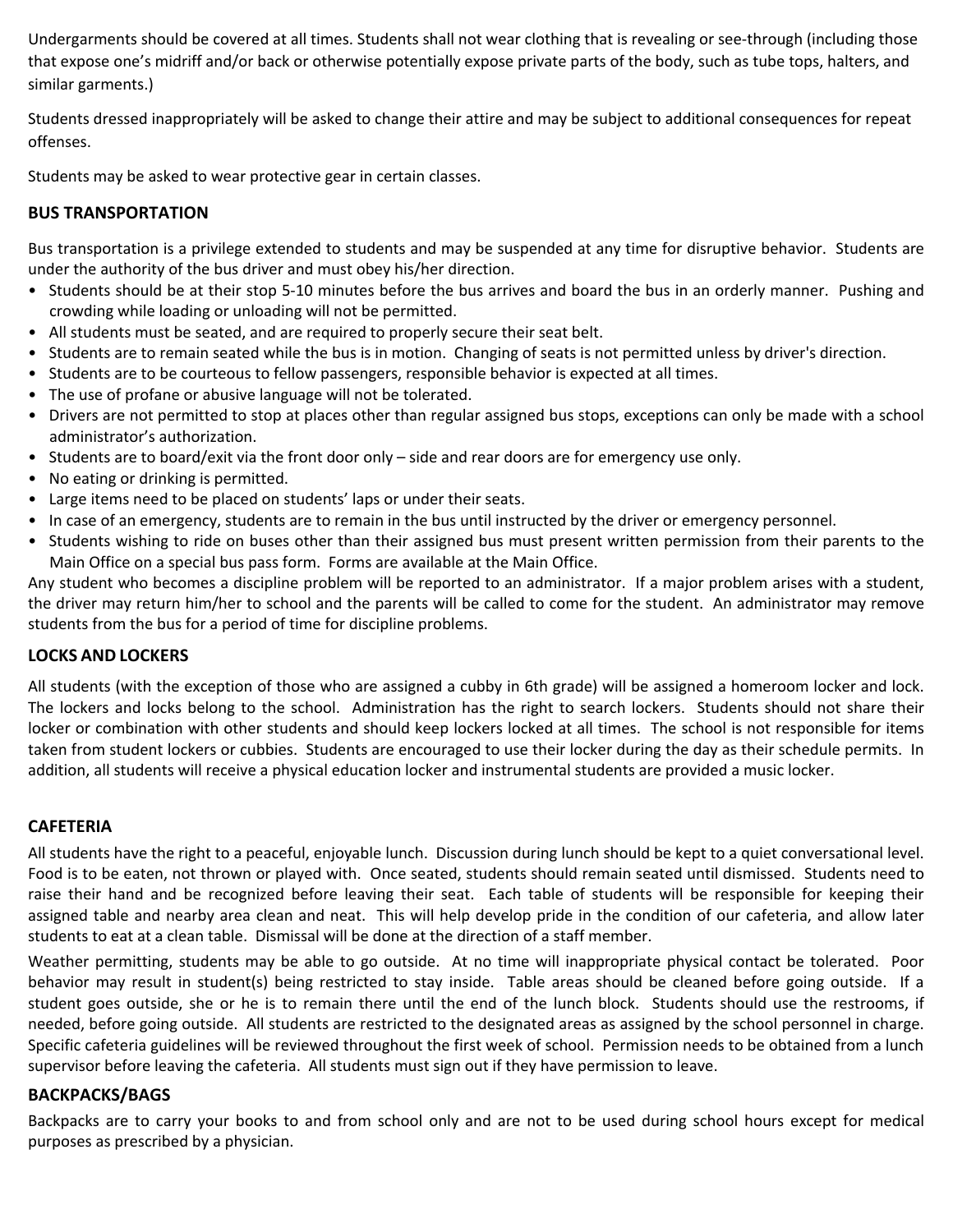#### **CELL PHONES**

Cell phones are to be stored in a student's locker and should remain turned off while in the building. If a student is discovered with a cell phone, if their cell phone goes off on their person or in their locker, the cell phone will be confiscated and turned in to the Main Office and the following procedures will be followed:

1st Offense – Returned to student at end of instructional day

2nd Offense – Returned to parent only

3rd Offense – Returned to parent only and detention assigned

Further Offenses – Returned to parent only and In School Suspension is assigned

Any inappropriate use of a cell phone during the school day will result in further disciplinary action (i.e. texting, picture taking, calling, etc.)

#### **POSSESSION OF ELECTRONIC DEVICES**

#### **Include but not limited to: cell phones, iPods, mp3 players, electronic gaming devices**

- Are not required and the school is not responsible for their loss
- Cell phones and all other personal electronic devices should not be used during school hours or during school activities. All school rules apply regarding the use of electronic devices while attending school sponsored activities. Possession and/or use of the above will result in the item(s) being confiscated and turned in to the Main Office. Items will be returned to the student or parent/guardian as determined by an administrator.
- Any unauthorized use of electronic devices to gain an academic advantage will be considered a violation of the District Code of Ethics and will be treated accordingly.

#### **PROHIBITED STUDENT CONDUCT P5310.4**

The Board of Education expects all students to conduct themselves in an appropriate and civil manner, with proper regard for the rights and welfare of other students, district personnel and other members of the school community, and for the care of school facilities and equipment. The best discipline is self-imposed, and students must learn to assume and accept responsibility for their own behavior, as well as the consequences of their misbehavior. District personnel who interact with students are expected to use disciplinary action only when necessary and to place emphasis on the students' ability to grow in self-discipline. The Board recognizes the need to make its expectations for student conduct while on school property or engaged in a school function specific and clear. The rules of conduct listed below are intended to do that and focus on safety and respect for the rights and property of others. Students who will not accept responsibility for their own behavior and who violate these school rules will be required to accept the penalties for their conduct. Students may be subject to disciplinary action, up to and including suspension from school, when they:

#### **A. Engage in conduct that is disorderly. Examples of disorderly conduct include, but are not limited to:**

- 1. Running in hallways.
- 2. Making unreasonable noise.
- 3. Using language or gestures that are profane, lewd, vulgar or abusive.
- 4. Obstructing vehicular or pedestrian traffic.
- 5. Engaging in any willful act which disrupts the normal operation of the school community.
- 6. Trespassing. Students are not permitted in any school building, other than the one they regularly attend, without permission from the administrator in charge of the building.
- 7. Computer/electronic communications misuse, including any unauthorized use of computers, software, or internet/intranet account; accessing inappropriate websites; or any other violation of the district's acceptable use policy.

#### **B. Engage in conduct that is insubordinate. Examples of insubordinate conduct include:**

- 1. Failing to comply with the reasonable directions of teachers, school administrators or other school employees in charge of students or otherwise demonstrating disrespect.
- 2. Lateness for, missing or leaving school without permission.
- 3. Skipping detention.

#### **C. Engage in conduct that is disruptive. Examples of disruptive conduct include:**

1. Failing to comply with the reasonable directions of teachers, school administrators or other school personnel in charge of students.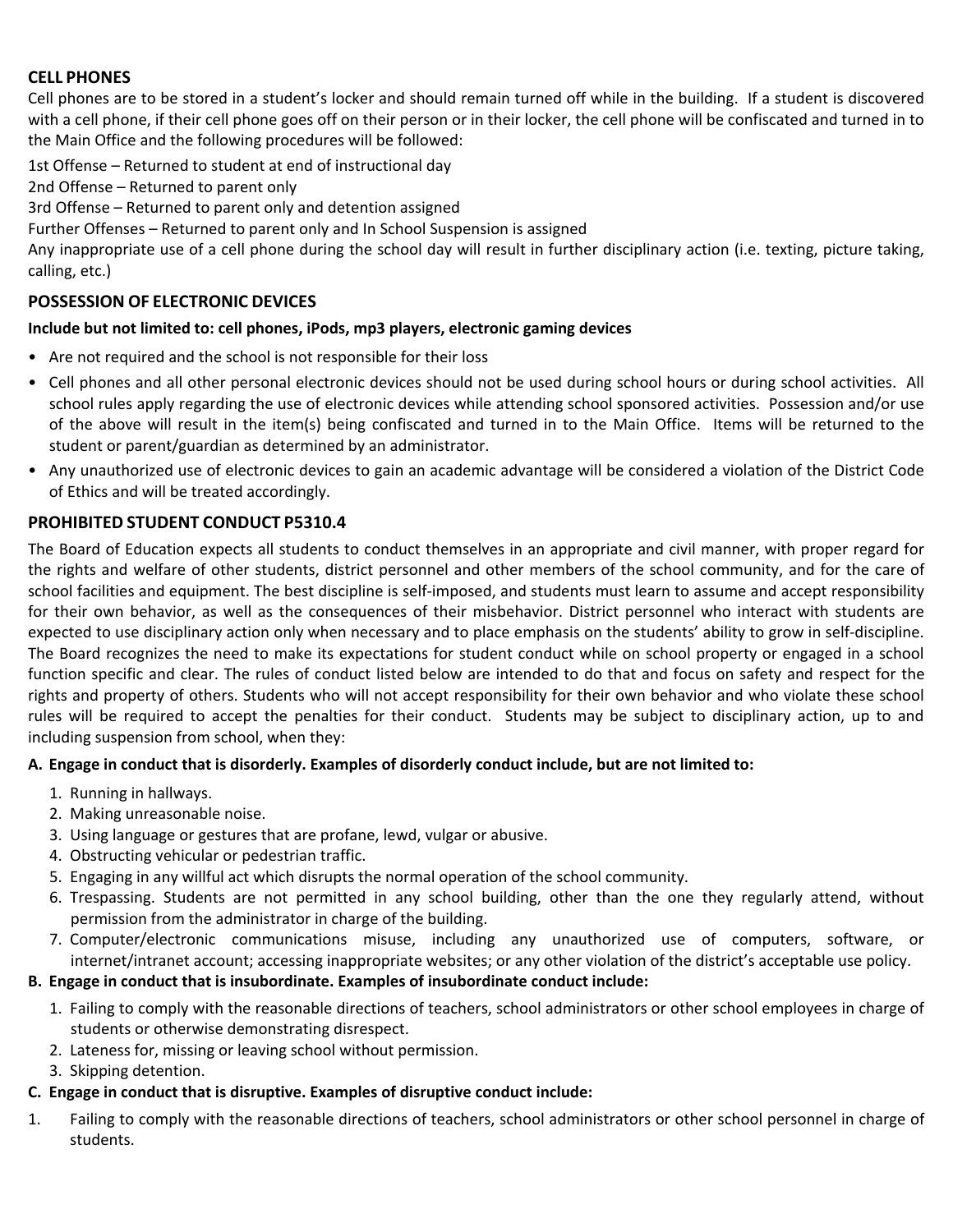#### **D. Engage in conduct that is violent. Examples of violent conduct include:**

- 1. Committing or threatening an act of violence (such as hitting, kicking, punching, and scratching) upon a teacher, administrator or other school employee or attempting to do so.
- 2. Committing or threatening an act of violence (such as hitting, kicking, punching, and scratching) upon another student or any other person lawfully on school property or attempting to do so.
- 3. Possessing a weapon. Authorized law enforcement officials are the only persons permitted to have a weapon in their possession while on school property or at a school function.
- 4. Displaying what appears to be a weapon.
- 5. Threatening to use any weapon.
- 6. Intentionally damaging or destroying the personal property of a student, teacher, administrator, other district employee or any person lawfully on school property, including graffiti or arson.
- 7. Intentionally damaging or destroying school district property.

#### **E. Engage in any conduct that endangers the safety, morals, health or welfare of others. Examples of such conduct include**:

- 1. Lying to school personnel.
- 2. Stealing the property of other students, school personnel or any other person lawfully on school property or attending a school function.
- 3. Defamation, which includes making false or unprivileged statements or representations about an individual or identifiable group of individuals that harm the reputation of the person or the identifiable group by demeaning them.
- 4. Discrimination, which includes the use of race, color, creed, national origin, religion, gender, sexual orientation or disability as a basis for treating another in a negative manner.
- 5. Harassment, including computer/electronic harassment, which includes a sufficiently severe action or persistent pervasive pattern of actions or statements directed at an identifiable individual or group which are intended to be, or which a reasonable person would perceive as ridiculing or demeaning.
- 6. Intimidation, which includes engaging in actions or statements that put an individual in fear of bodily harm.
- 7. Hazing, which includes any intentional or reckless act directed against another for the purpose of initiation into, affiliating with or maintaining membership in any school sponsored activity, organization, club or team.
- 8. Selling, using or possessing obscene material.
- 9. Using vulgar or abusive language, cursing or swearing.
- 10. Smoking a cigarette, cigar, pipe or using chewing or smokeless tobacco or using a Vape, a Juul or similar type product.
- 11. Possessing, consuming, selling, distributing or exchanging alcoholic beverages or illegal substances, or being under the influence of either. "Illegal substances" include, but are not limited to, inhalants, marijuana, cocaine, LSD, PCP, amphetamines, heroin, steroids, look-alike drugs, and any substances commonly referred to as "designer drugs."
- 12. Inappropriately using or sharing prescription and over-the-counter drugs.
- 13. Gambling.
- 14. Violation of building dress code including indecent exposure, that is, exposure to sight of the private parts of the body in a lewd or indecent manner.
- 15. Initiating a report warning of fire or other catastrophe without valid cause, misuse of 911, or discharging a fire extinguisher.
- **F. Engage in misconduct while on a school bus. It is crucial for students to behave appropriately while riding on district buses, to ensure their safety and that of other passengers and to avoid distracting the bus driver. Students are required to conduct themselves on the bus in a manner consistent with established standards for classroom behavior. Excessive noise, pushing, shoving and fighting will not be tolerated**.
- **G. Engage in any form of academic misconduct. Examples of academic misconduct include**:

| 1. Plagiarism | 4. Altering records                                      |
|---------------|----------------------------------------------------------|
| 2. Cheating   | 5. Assisting another student in any of the above actions |
| 3. Copying    | 6. Unauthorized collaboration                            |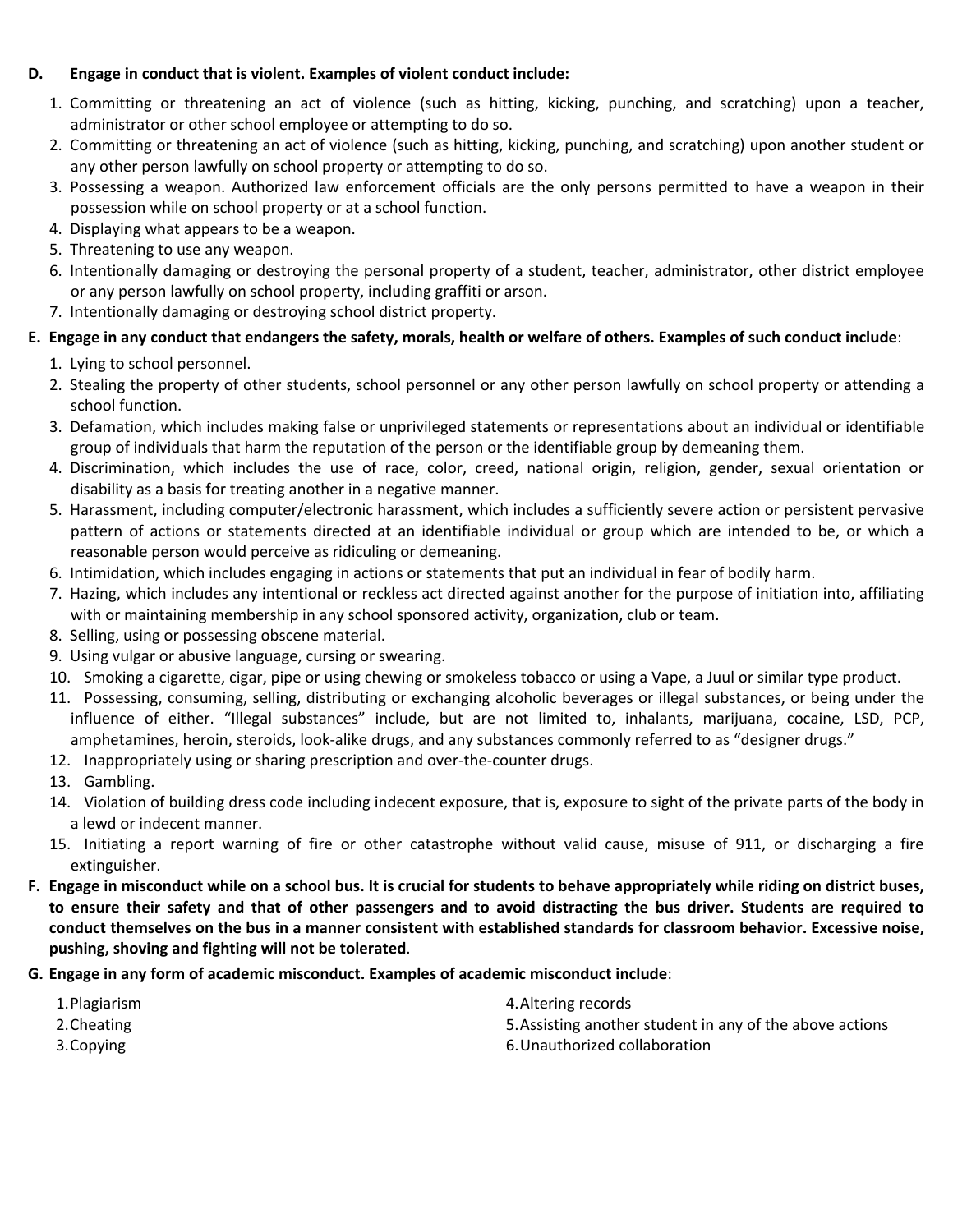#### **DRUGS AND ALCOHOL**

All school properties are designated as "Drug-Free School Zones". Legal penalties for violators will be doubled in these zones.

- No alcoholic beverages, tobacco products, illegal drugs or drug paraphernalia are to be in the possession of students on school property or at any school-related function at any time. Examples of drug paraphernalia include (but are not limited to) pipes, bowls, Juuls, electronic cigarettes, vapor pens, hookah pens, etc.
- The term "alcohol and/or other substance" refers to the use of all substances including, but not limited to, alcohol, inhalants, marijuana, synthetic cannabinoids, cocaine, LSD, PCP, amphetamines, heroin, steroids, look-alikes, and any of those substances commonly referred to as "designer drugs." The inappropriate use, distribution, and/or possession of prescription, over-the counter drugs, (ex. cold medicines, caffeine pills, herbal supplements, etc.) are also forbidden.
- **Violation of these regulations will result in an automatic suspension from school for five days**. The decision about readmission rests with the Superintendent of Schools. Upon readmission, the student will be scheduled for three sessions with the school social worker or psychologist.
- This penalty will apply to students who are caught *buying, selling*, or are determined to be "under the influence" on school property and/or at a school sponsored event and to students who are part of a group where it has been determined that either drugs or alcohol were being used. School property also includes bus transportation.
- Depending upon the severity of the incident, police will be notified.
- Students should be aware that school officials have the right by law to search lockers or personal possessions when there is reasonable suspicion or violation.

#### **WEAPONS IN SCHOOL**

No student shall have in his or her possession on any school premises any rifle, shotgun, pistol, revolver, other firearm, knives, explosives, dangerous chemicals, or any object that is not necessary for school activities and could be used as a weapon. Facsimiles of weapons, destructive devices or dangerous instruments are also prohibited on school premises. **The building principal will suspend a student who brings a weapon to school and will report the situation to the proper police authorities and the Superintendent of Schools.**

In accordance with the federal Gun-Free Schools Act of 1994, a student found guilty of bringing a firearm onto school property, or possessing a firearm on school property, after a hearing has been provided pursuant to Section 3214 of the Education Law, will be subjected to at least a one-year suspension from school. However, after this penalty has been determined, the Superintendent of Schools will review the penalty and may modify such suspension on a case-by-case basis.

#### **DIGNITY FOR ALL**

**O'Rourke DASA** Coordinator: Colleen Wolff, Principal (518) 399-9141, ext. 84001

The DASA Reporting Form can be found at **https://www.bhbl.org/wp-content/uploads/2019/06/DASA\_Reporting\_Form.pdf .**

Bullying is a conscious, willful, deliberate activity intended to harm in which the bully uses power to cause pain/and or misery. It can be verbal, physical, electronic and/or relational; may include as its focus but is not limited to:

- Physical attributes
- Mental ability/disability
- Race
- Ethnicity
- Weight
- Religious practice
- Gender
- Sexual orientation (or perceived sexual orientation)
- Social-economic status
- Other differences (perceived or real)

It includes all forms of hazing and cyberbullying that may have an effect on our school environment. It can be and often is continuous and repeated over time, but does not have to be. Once is enough to constitute bullying

Any student who believes that he or she has been subjected to bullying or harassment, whether by a teacher, other student, or any individual on school grounds or at school activities, should report the alleged misconduct immediately to an administrator or another faculty/staff member. Any form of bullying by, between, or among students will result in disciplinary action.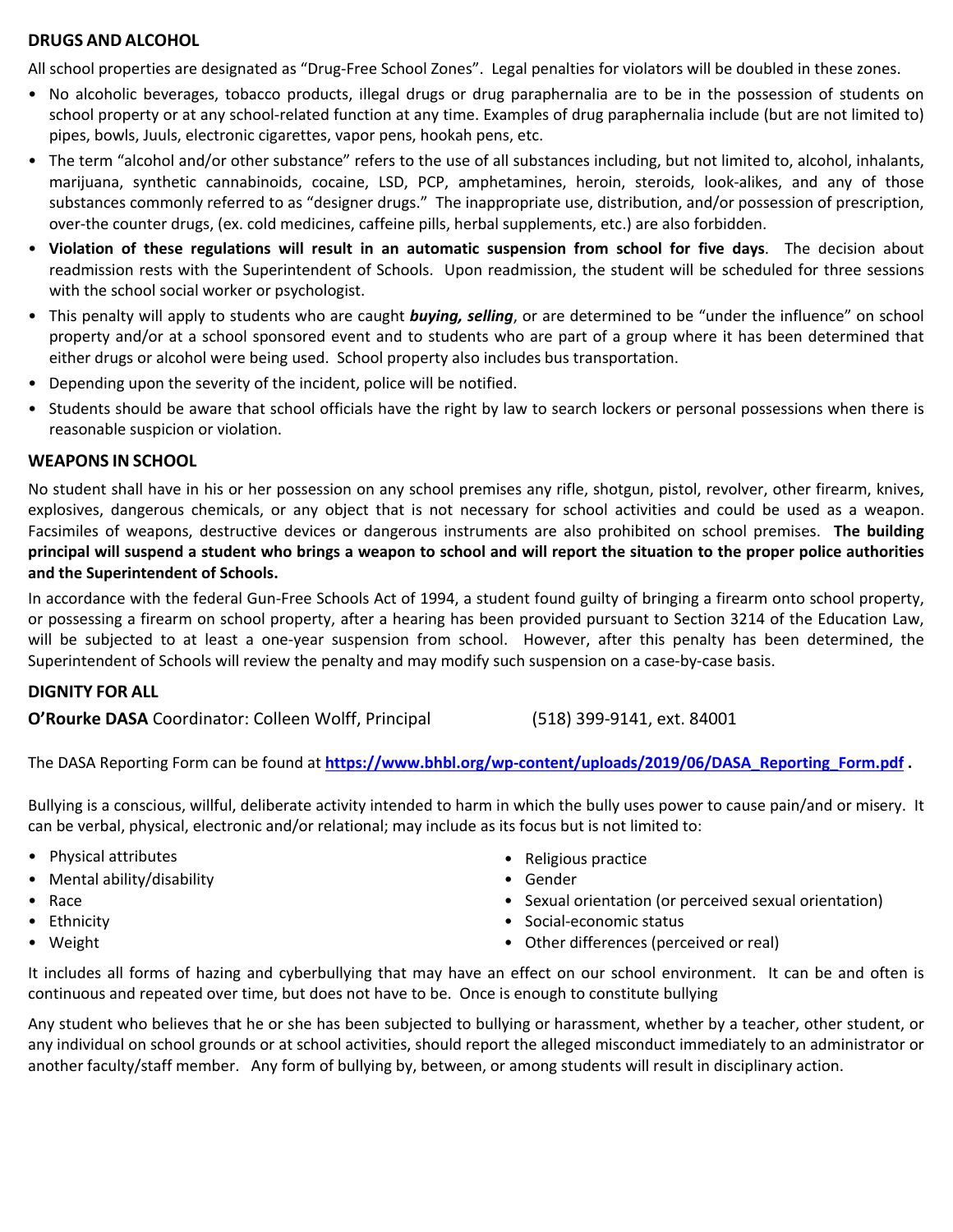#### **DISCIPLINARY ACTION**

This may include, but is not limited, to the following.

- Verbal warnings
- Communication with parent(s)
- Loss of privileges
- Internal suspension
- External suspension

# **STUDENT SUSPENSION**

Education Law Section 3214 - Chapter 16, Title IV, Article 65, Part I

The principal has the power to suspend a pupil who is insubordinate or disorderly or violent or disruptive, or whose conduct otherwise endangers the safety, morals, health or welfare of others. The principal shall have the power to suspend a pupil for a period not to exceed five school days. In the case of such a suspension, the suspending authority shall provide the pupil with notice of the charged misconduct. If the pupil denies the misconduct, the suspending authority shall provide an explanation of the basis for the suspension. The pupil and the person in parental relation to the pupil shall, on request, be given an opportunity for an informal conference with the principal at which the pupil and/or person in parental relation shall be authorized to present the pupil's version of the event and to ask questions of the complaining witnesses. The aforesaid notice and opportunity for an informal conference shall take place prior to suspension of the pupil unless the pupil's presence in the school poses a continuing danger to persons or property or an ongoing threat of disruption to the academic process, in which case the pupil's notice and opportunity for an informal conference shall take place as soon after the suspension as is reasonably practicable.

No pupil may be suspended for a period in excess of five school days unless such pupil and the person in parental relation to such pupil shall have had an opportunity for a fair hearing, upon reasonable notice, at which such pupil shall have the right of representation by counsel, with the right to question witnesses against such pupil and to present witnesses and other evidence on his behalf. Where a pupil has been suspended in accordance with this subdivision by the superintendent of schools, the superintendent shall personally hear and determine the proceeding or may, in his discretion, designate a hearing officer to conduct the hearing. The hearing officer shall be authorized to administer oaths and to issue subpoenas in conjunction with the proceeding before him. A record of the hearing shall be maintained, but no stenographic transcript shall be required and a tape recording shall be deemed a satisfactory record. The hearing officer shall make findings of fact and recommendations as to the appropriate measure of discipline to the superintendent. The report of the hearing officer shall be advisory only, and the superintendent may accept all or any part thereof. An appeal will lie from the decision of the superintendent to the board of education who shall make its decision solely upon the record before it.

#### **DISCIPLINE**

#### **STUDENT SEARCHES AND INTERROGATIONS**

**Student lockers, desks and other such storage spaces remain the exclusive property of the school and students have no expectations of privacy with respect to those areas.** Any search of school property assigned to a specific student may be made if authorized school officials have a reasonable suspicion to believe that the property contains an item that constitutes a violation of the law, the district code of conduct, or threatens the disruption of the educational process. School district officials have the responsibility to protect the health, safety and welfare of the student population, which may require the search of student property in appropriate circumstances.

#### **DISCIPLINARY PROCEDURES**

Violation of school rules, improper conduct, or unacceptable behavior will result in one or more of the following penalties:

- Conference between administrator and student
- Oral warnings
- Call home to parent/guardian
- Referral to Administrator
- Referral to Guidance Counselor, Social Worker or Psychologist
- Written warning with a written notification to parent/guardian
- Behavior Contract
- Request for parent/guardian conference
- Removal from classroom
- Assignment of lunch detention
- Assignment of after school detention
- Notification and involvement of outside law enforcement agencies
- Any other consequence or disciplinary action as outlined by the Student Code of Conduct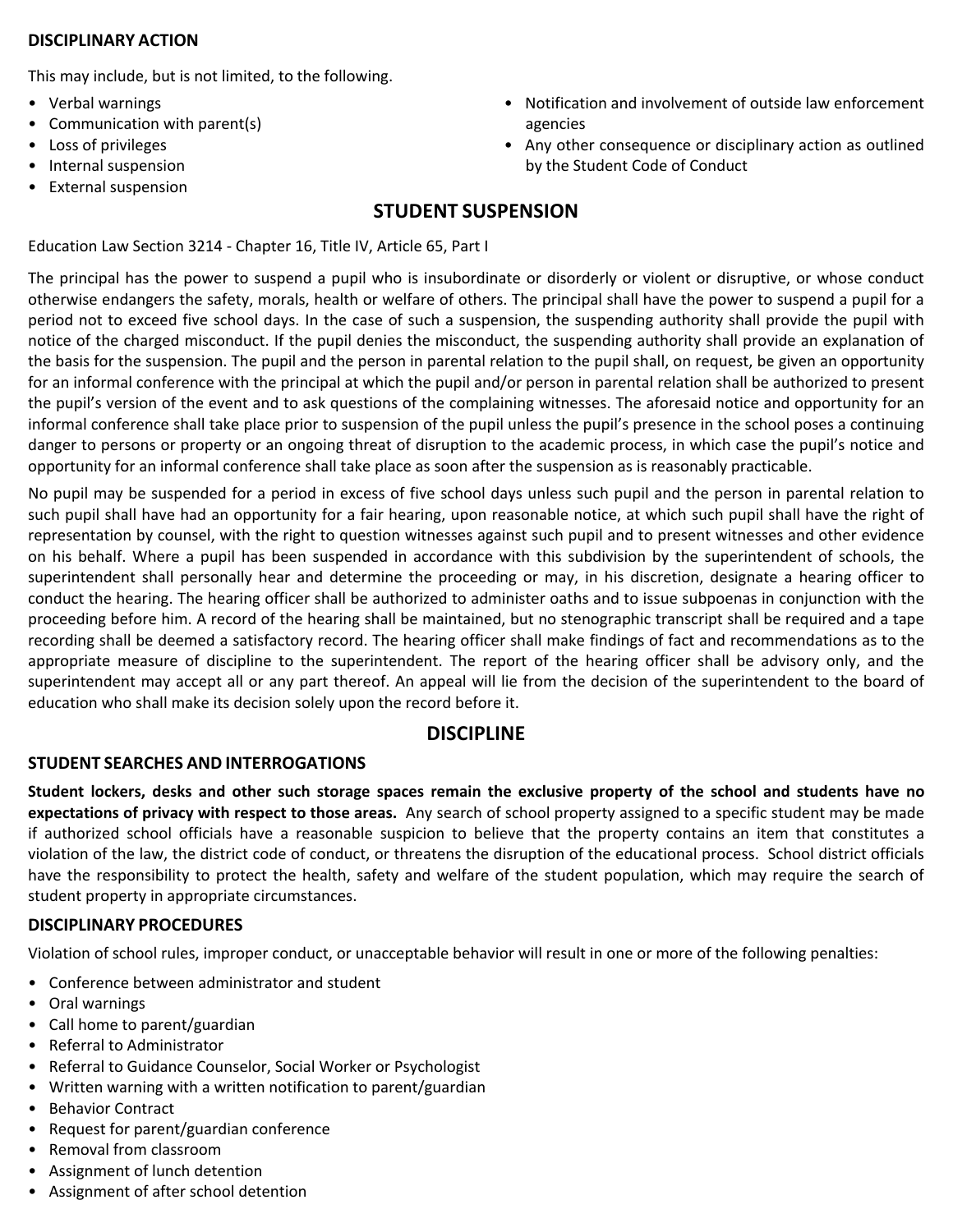- Assignment of school and/or community service work
- Assignment to In School Suspension (ISS)
- Suspension from transportation
- Assignment of Out of School Suspension
- Suspension from athletic competition, extracurricular activities, or social activities
- Referral to counseling or PAT (Pupil Assistance Team)
- Referral to the PINS process (Person In Need of Supervision) or other agency
- Expulsion from school
- Referral to the appropriate authorities

#### **DISCIPLINARY GUIDELINES**

In all cases, severity of consequences will be based on intent, the student's prior disciplinary record, effectiveness of other forms of discipline, student's honesty and cooperation, student's role in the conflict, and information from parents/guardians, teachers and/or others, as appropriate. School administrators may take discretionary action when determining consequences for inappropriate behavior. Any actions that are deemed criminal in nature will be referred to the appropriate authorities.

#### **DETENTION**

Detention is held during activity periods on Tuesday, Wednesday, and Thursday. A student must report for detention the same day that it was assigned. The only exceptions will be for a medical appointment or extenuating family situations, HOWEVER these must be confirmed by an administrator before postponement will be granted. Missing administrative or teacher detentions will result in doubling the amount of detention time missed and/or the assigning of In School Suspension will result.

#### **DETENTION PROCEDURES**

- 1. Students must report to the office for detention at dismissal.
- 2. Students must remain in the detention room for the entire activity period.
- 3. Students are required to sit quietly.
- 4. Students are required to bring work to do during detention.
- 5. No sleeping, drinking, eating, gum, hats, headphones or radios will be allowed in the room.

#### **IN SCHOOL SUSPENSION**

Students placed in In School Suspension will report to homeroom and then directly to the Main Office. The parent/guardian will be notified via phone and/or a letter within 24 hours of the infraction. All of the student's teachers will be notified to send appropriate material to occupy the student during the suspension day(s). Rules for behavior in the ISS room are posted and must be strictly obeyed. Students unable to behave while serving in school suspension could be suspended out of school.

Students who are in ISS may not participate in after school activities that day. They may, however, stay for academic work with a teacher based on administrative approval.

#### **OUT OF SCHOOL SUSPENSION**

Students will be removed from the school for a period of time based on frequency and severity of the rules violation. The parent/guardian will be notified via a phone call and a letter within 24 hours of the infraction. A meeting with a parent may be a requirement for returning to school. Suspension will be served at the student's home supervised by his/her parent/guardian. By law the district will attempt to assign an equivalent tutoring experience for students where practicable.

#### **USE OF BIKES / SKATEBOARDS / ROLLERBLADES**

Bikes must only be parked in the bike rack area. Reminder: All children under 14 years of age are required by law to wear a helmet. **Skateboards and Rollerblades are not permitted on school property. Use inside the school building is not welcomed.**

#### **DISPLAYS OF AFFECTION**

Displays of affection (i.e. kissing, hugging, inappropriate touching, etc.) are not appropriate in school.

#### **UNAUTHORIZED VENDING**

The sale of items in school for personal profit is prohibited.

#### **GAMBLING**

Any form of betting games are prohibited.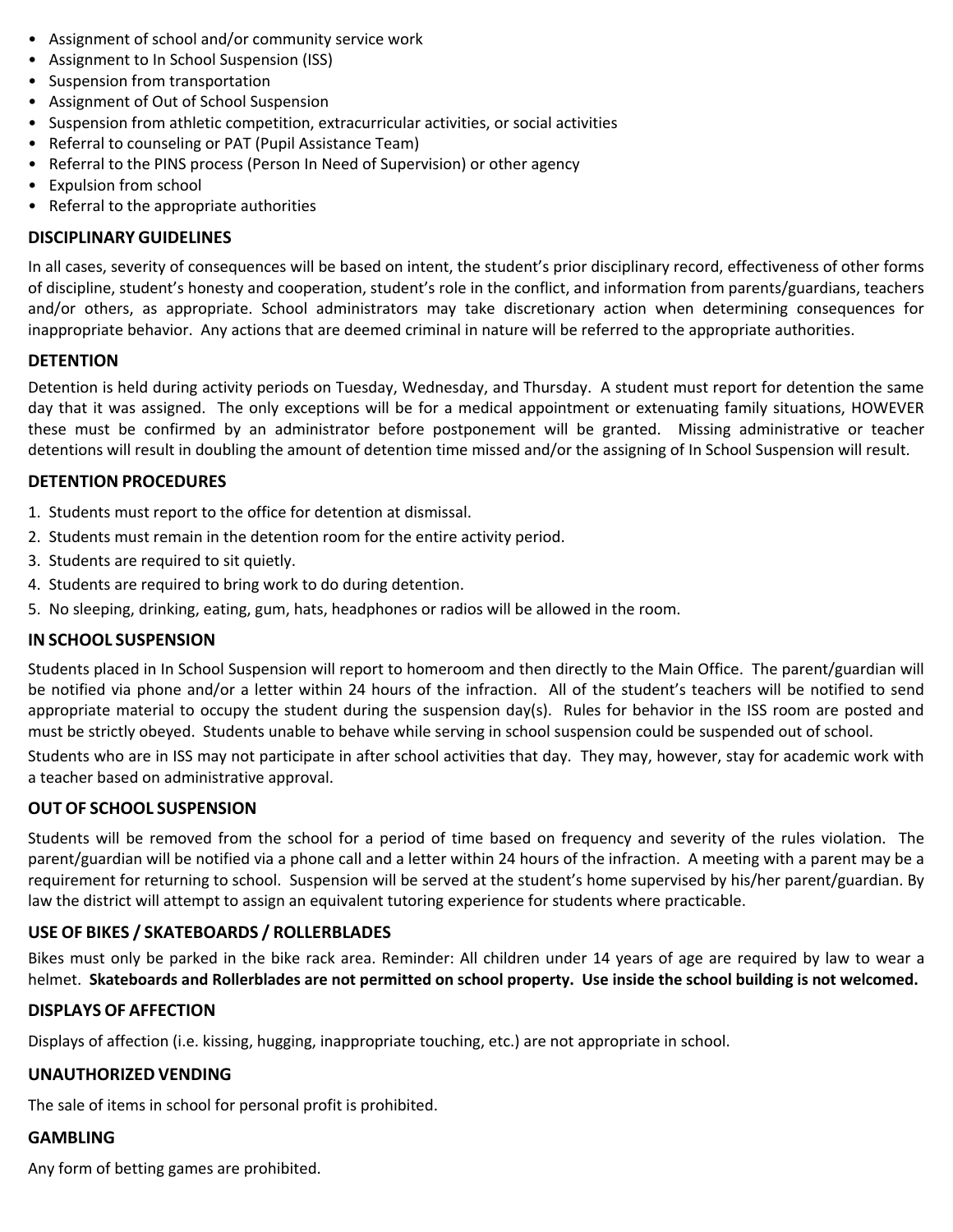#### **FOOD AND DRINK**

All food and beverages should be consumed in the cafeteria. Only water is allowed outside of the cafeteria. There are water refill stations that may be used throughout the day.

#### **OTHER PROHIBITED ITEMS**

- Squirt guns
- Slam books
- Other items deemed by administrators as distracting, dangerous, or inappropriate.

# **COMPUTER AND NETWORK USE POLICY**

#### **RESPONSIBLE USE OF TECHNOLOGY**

The Burnt Hills-Ballston Lake School District will use electronic resources as powerful and compelling tools for students to further understand all subjects and apply skills in relevant and rigorous ways. It is the District's goal to provide students with rich and ample opportunities to use technology as individuals do in workplaces and other real-life settings. The District's technology will enable educators and students to communicate, learn, share, collaborate and think and solve problems, manage their work, and take ownership of their lives.

These regulations are written to promote positive and effective digital citizenship among students and staff. Digital citizenship represents more than technology literacy: successful, technologically fluent digital citizens live safely and civilly in an increasingly digital world. They recognize that information posted on the Internet is public and permanent and can have a long-term impact on an individual's life and career. Expectations for student and staff behavior online are no different from face-to-face interactions. Access to the school's technology resources is a privilege. All activities conducted using BH-BL resources are subject to monitoring by the District.

If a student is unsure whether a contemplated activity may be in violation of stated policies, he/she should contact his/her teacher to ensure that this activity can be implemented.

#### **TECHNOLOGY RESOURCES**

District technology resources include (but not limited to) the transmission infrastructure, wired and wireless equipment, files and storage, e-mail and Internet content (blogs, web sites, web mail, groups, wikis, etc.). The District reserves the right to prioritize the use of, and access to, all technology resources.

All use of district technology resources must support academic or classroom activities, educational research and other learning opportunities consistent with the educational mission of the District.

All student personal devices must be authenticated on the District's network. Personal devices must be equipped with upto-date virus software, compatible network card and configured properly. Non-compliant devices will be removed. Connection of any personal electronic device is subject to all guidelines in this document. Expectations for responsible use remain the same, whether a personal or district device is used. The District will not be responsible for personal property that is lost, stolen or damaged. The District will not be responsible for unauthorized financial obligations resulting from District-provided Internet access.

#### **Acceptable uses of technology resources by District students include:**

- Creation of files, projects, videos, web pages and podcasts using network resources in support of educational research.
- Participation by students in District-approved blogs, wikis, bulletin boards, social networking sites and groups and the creation of content for podcasts, and web pages that support the mission of the district.
- Publication online of original educational material, curriculum-related materials and student work. Sources outside the classroom or school must be cited appropriately.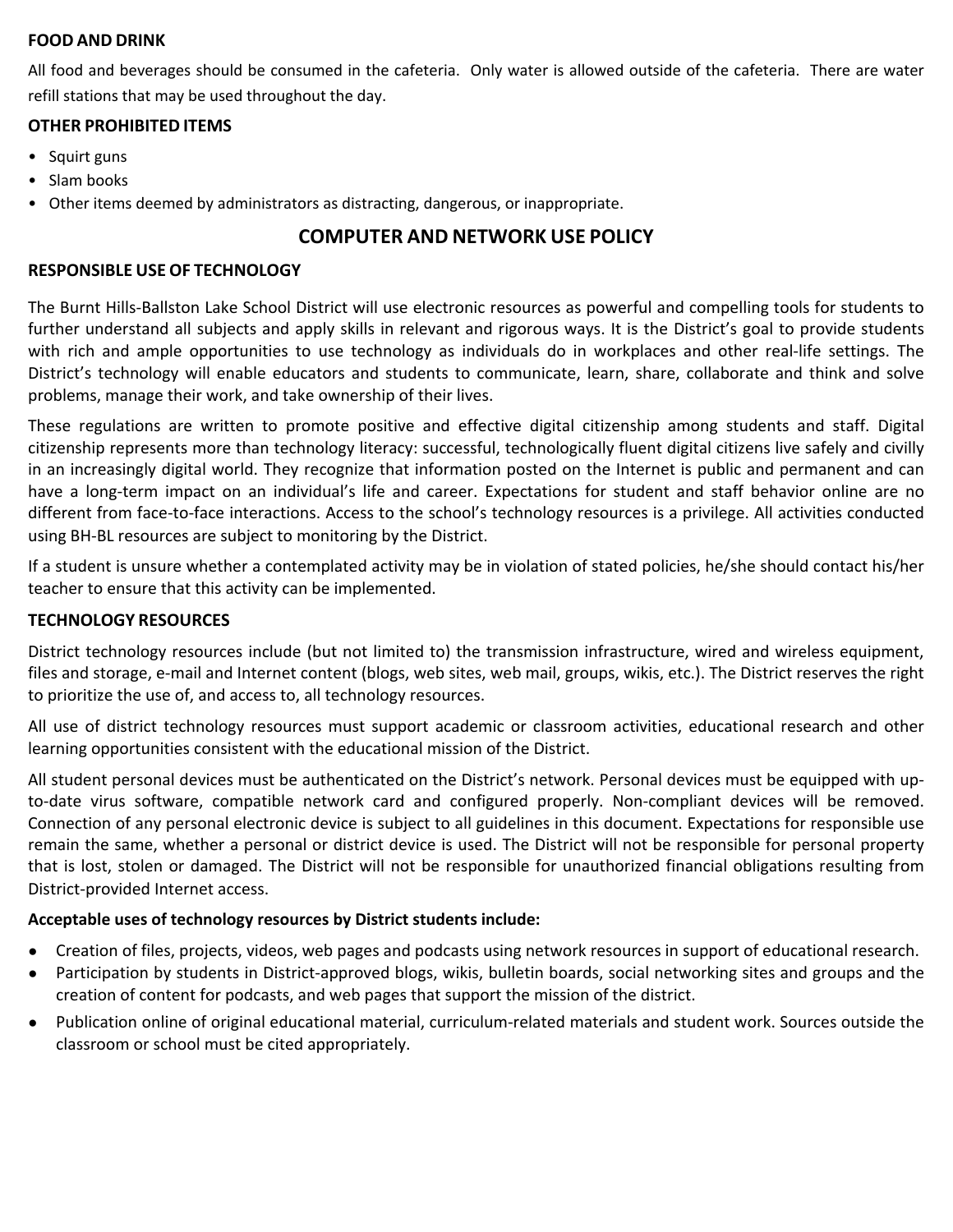#### **Unacceptable uses of technology by district students include but are not limited to:**

- Cyber bullying or cyber threatening material, either in the form of text or images, posted on personal web sites, social networking sites, blogs, or transmitted via email, discussion groups, message boards, chat rooms, instant messages, or via cellular phones is prohibited.
- The use of the District's Internet system, cellular devices on school district property, cellular devices not on district property or the use of an internet system not owned or operated by District to bully or harass other students, faculty and staff is prohibited.
- Off-campus cyberbullying or cyber threats regardless of the form in which the message is transmitted endangering the health, welfare or safety of students, faculty or staff within the District or adversely affecting the educational process is prohibited. Students engaging in this type of conduct will be disciplined according to the District's Code of Conduct or as outlined within this policy.
- Using network resources for personal gain, commercial solicitation and compensation of any kind.
- Downloading, installation and use of inappropriate games, audio files, video files, or other applications (including shareware or freeware) without permission or approval from a building administrator.
- Supporting or opposing ballot measures, candidates and any other political activity.
- Hacking; cracking; vandalizing; introducing viruses, worms, trojan horses, time bombs; and changing hardware, software, and monitoring tools.
- Attempting unauthorized access to other district computers, networks and information systems.
- Posting, sending or storing information online that could endanger others, (e.g. bomb construction guides, drug manufacture guides).
- Changing, copying, renaming, deleting, or otherwise accessing others' files. Any efforts at unlawful surveillancerecording and/or photographing students, faculty, and/or staff (video, audio, electronic, etc.) without specific permission. Accessing, uploading, downloading, storing and/or distributing of obscene or pornographic material; and
- Attaching unauthorized equipment to the district network.

The District will not be responsible for any damages suffered by any user, including but not limited to, loss of data resulting from delays, non-deliveries, mis-deliveries or service interruptions caused by its own negligence or any other errors or omissions.

#### **INTERNET SAFETY: PERSONAL INFORMATION AND INAPPROPRIATE CONTENT**

Contributions to the Internet leave a digital footprint for all to see, therefore:

- Students should not reveal personal information including a home address and phone number on websites, blogs, podcasts, videos, wikis, e-mail or as content on any other electronic medium.
- Students should not reveal personal information about another individual on any electronic medium.
- Students who encounter dangerous or inappropriate information or messages should notify the appropriate school authority.

#### **FILTERING AND MONITORING**

Filtering software is used to block or filter access to visual depictions that are obscene and all child pornography in accordance with the Children's Internet Protection Act (CIPA). Other objectionable material could be filtered. The determination of what constitutes "other objectionable" material is a local decision.

Filtering software is not 100% effective. While filters make it more difficult for objectionable material to be received or accessed, filters are not a solution in themselves. Every user must take responsibility for his or her use of the network and internet and avoid objectionable sites;

Any attempts to defeat or bypass the District's Internet filter or conceal Internet activity are prohibited. This includes but is not limited to: proxies, https, special ports, modifications to district browser settings and any other techniques designed to evade filtering or enable the publication of inappropriate content. E-mail inconsistent with the educational and research mission of the District will be considered SPAM and blocked from entering District e-mail boxes.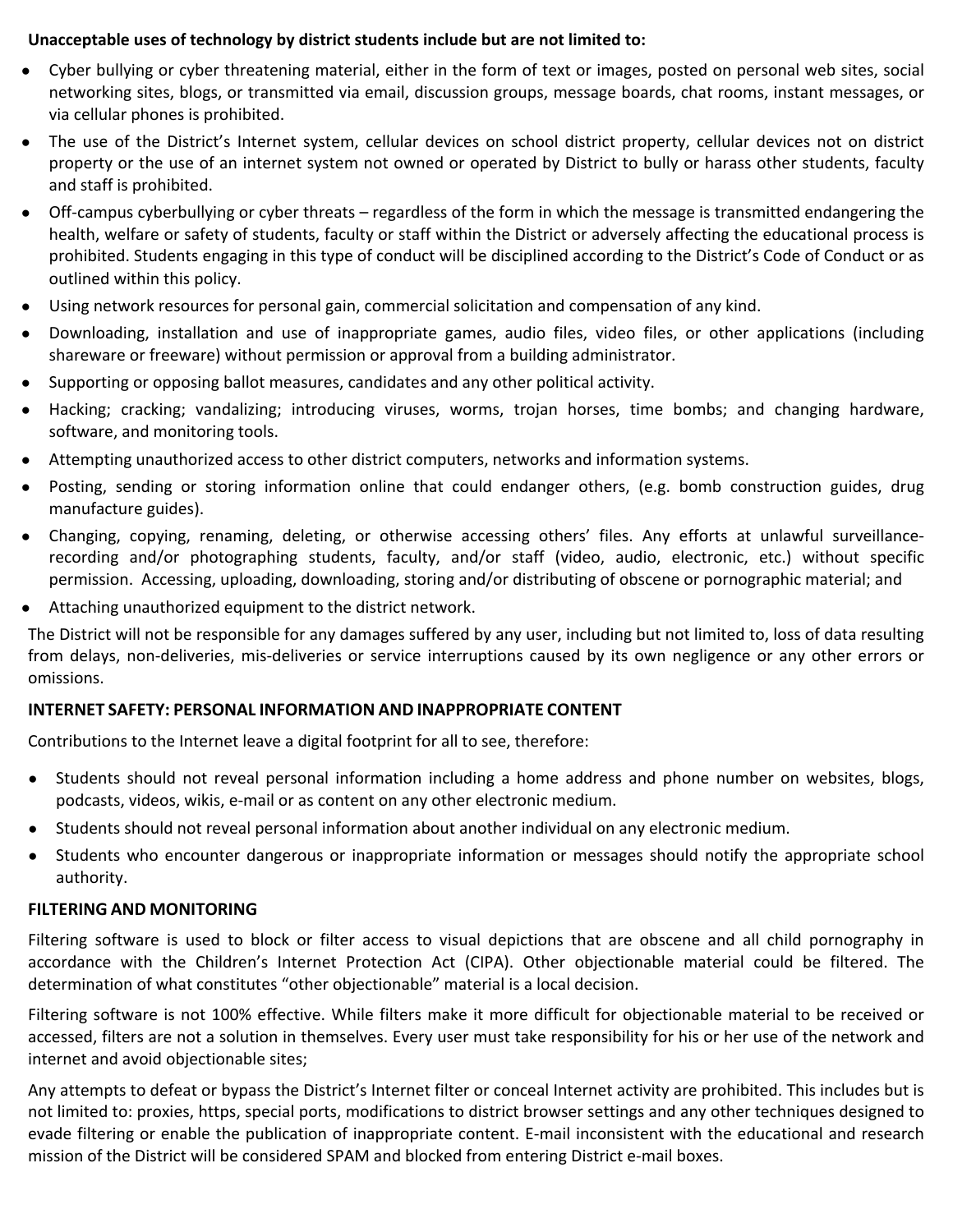#### **NETWORK SECURITY AND PRIVACY**

Passwords are the first level of security for a user account. System logins and accounts are to be used only by the authorized owner of the account for authorized district purposes. Students are responsible for all activity on their account and must not share their account password.

These procedures are designed to safeguard network user accounts:

- Change passwords according to district policy;
- Do not use another user's account;
- Do not insert passwords into e-mail or other communications;
- Be sure to keep passwords out of sight if you write them down.
- Do not store passwords in a file without encryption:
- Do not use the "remember password" feature of Internet browsers; and Log off if leaving computer.

#### **NO EXPECTATION OF PRIVACY**

The District provides the network system, e-mail and Internet access as a tool for education and research in support of the District's mission. The District reserves the right to monitor, inspect, copy, review and store, without prior notice information about the content and usage of:

- The network;
- User files and disk space utilization;
- User applications and bandwidth utilization;
- User document files, folders and electronic communications;
- E-mail;
- Internet Access; and
- Any and all information transmitted or received in connection with network and e-mail use.

No student user should have any expectation of privacy when using the District's network. The District reserves the right to disclose any electronic message to law enforcement officials or third parties as appropriate.

#### **DISCIPLINARY ACTION**

All users of the District's electronic resources are required to comply with the District's policy and regulations and agree to abide by the provisions set forth in the District's Responsible Use Agreement. Violation of any of the conditions of use explained in the District's Responsible Use Agreement or in these procedures could be cause for disciplinary action, including arrest, suspension or expulsion from school and suspension or revocation of network and computer access privileges.

#### **O'ROURKE ONE-TO-ONE TECHNOLOGY GUIDELINES**

Regular student use of a laptop computer is becoming more and more necessary as educational resources, communication options, and productivity tools move online. For several years, BH-BL has provided, and will continue to provide students use of district owned Chromebooks. All 6th grade and 7th grade students will be provided a Chromebook that should travel with the student during the school day, stored in a proper bag for safe keeping. These Chromebooks will be returned to the charging stations in homerooms at the end of the school day by students.

BH-BL 8th grade students will be issued a Chromebook laptop to be used both at school and home for the 2020-2021 school year. These high quality devices offer a rugged build designed for students. They have touch screen capabilities with a state-ofthe-art EMR stylus. The flip design allows them to be used as a tablet or a traditional laptop. The device is BH-BL District property but students will *take their device back and forth from home to school for the 2020-2021 school year.* This device, provided in 8th grade, will be *their* device throughout high school.

Whenever students are using this device, they will be accessing the school network and all of its associated resources. That means that the computer will always pass through the CIPA (Children's Internet Protection Act) compliant district filters when it is being used. In effect, this is a "work computer" rather than a computer for recreational use. Users must follow district and school policies and procedures including the Acceptable Use Policy and the Responsible Use Guidelines outlined previously in the Student Code of Conduct. These same policies govern home use of school-issued Chromebooks.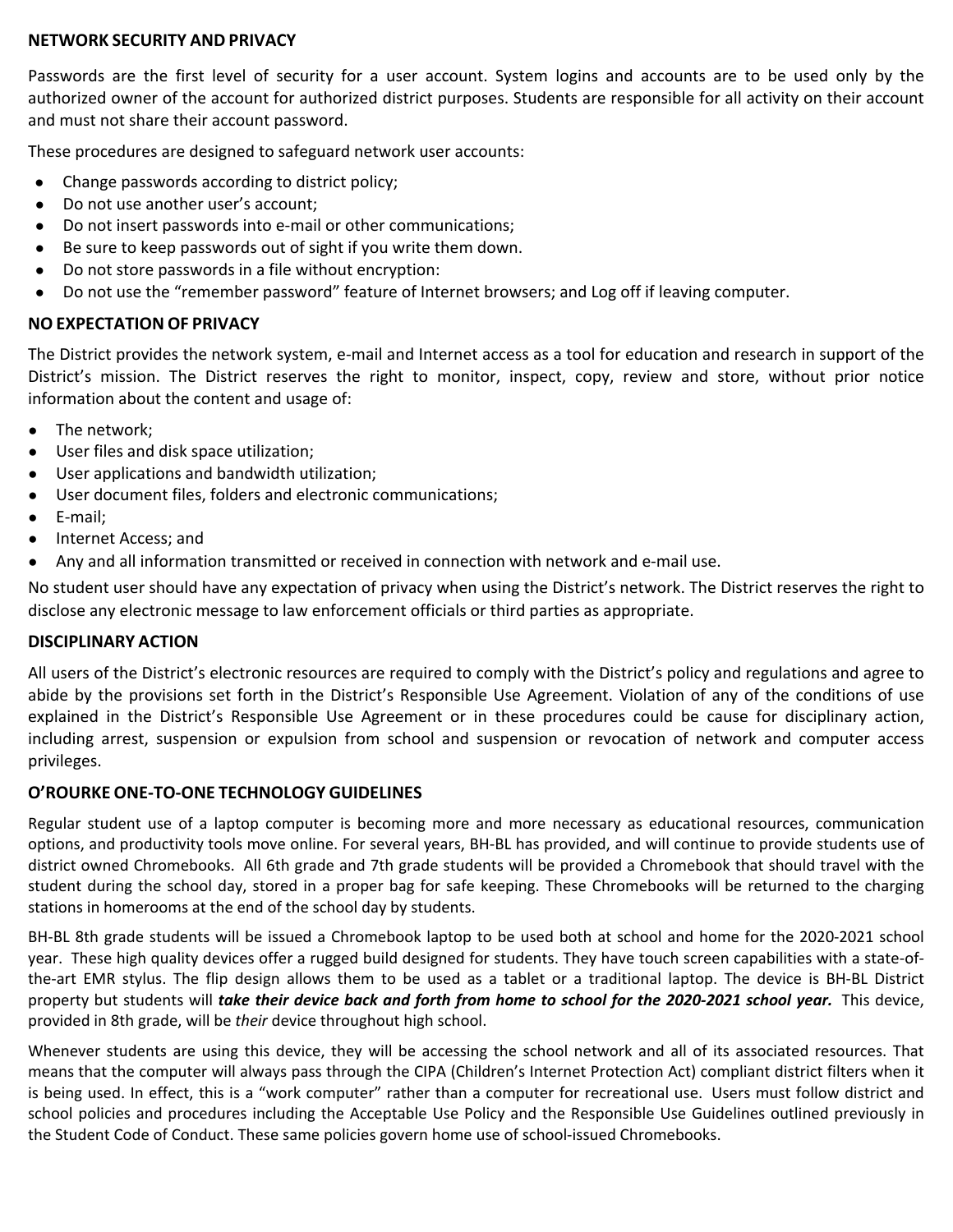NOTE: Please know that any time that a student logs into their school Google account (bhbl.net) their internet session will always be run through the CIPA compliant BHBL filter. This includes bhbl.net sessions from a private home computer. The BHBL filter cannot be disabled on a school issued computer. The filter can be bypassed on a private computer by logging out of the student's bhbl.net account.

#### We have identified a few important expectations for student:

- Students are expected to bring their Chromebooks to school fully charged. Chargers should be kept at home, as they are easily misplaced and can also easily damage the Chromebook in transit. Students should take care and precaution when inserting cables/cords into the device, to prevent damage. Students will be financially responsible for replacing lost/damaged chargers and stylus pens. Replacements will be available for purchase in the main office by mid-September.
- Students are not to borrow or use another student's Chromebook. If a device is not working, students should report to Room 202 for assistance.
- Students should take reasonable precautions to keep the Chromebooks safe and functional. This includes but is not limited to:
	- o Making sure the Chromebook is never left unattended, or in an unlocked, unsupervised area.
	- $\circ$  The Chromebook should be kept in an impersonalized state. No stickers or permanent markings should be placed on the Chromebooks. Cases (provided by students) can be decorated with luggage tags, ribbons, identification (in provided insert space) and any other non-permanent modifications. Chromebook bags are also available for purchase.
	- o In case of theft, an official theft report will be required. Students should see the Assistant Principal for additional information and assistance in this area.
- Student email
	- o All students in grades 6-8 are issued a BH-BL email.
	- o Students are responsible for messages sent from their accounts.
	- $\circ$  Student email is provided by the district and is district property. BH-BL reserves the right to archive, monitor and/or review all use of its email system, and users should not have any expectation of privacy in any electronic message created, sent or received on the District's email system. This is necessary to keep students safe and prevent inappropriate use of the email system.
- General Internet use
	- $\circ$  Listening to music on a student device is subject to teacher or parent discretion.
	- $\circ$  Online gaming must be in support of the district's educational program and directed by teacher(s)/staff. All other gaming will be blocked and is prohibited.
	- $\circ$  Watching movies/YouTube videos on the device is only allowed with permission from a teacher or parent/guardian for educational purposes. All web content must remain school appropriate and will be filtered via the district's web filter.

# **DAMAGE TO CHROMEBOOK**

- In the event of damage, students should notify the Assistant Principal or contact Mrs. Henderson (Room 202) so that the proper procedure can be initiated. Loaner Chromebooks will be available for signout while repairs are being conducted.
- Students will be financially responsible for accidental damage to their Chromebook. Insurance for the Chromebook can be purchased - paperwork and information regarding this insurance will be made available and distributed with the Chromebooks at the start of the year. While not required, purchasing insurance is encouraged as it covers the cost of most incidental damages.
- Students who cause intentional damage to a Chromebook (theirs or that of another student), will be financially responsible for the damage and also face disciplinary action.

#### **DATA PRIVACY**

BH-BL takes student data privacy very seriously. We comply with the Family Educational Rights and Privacy Act (see Policy P5500) and U.S. Department of Education Regulations (see Education Law 2-d) for student data privacy. All software and thirdparty applications that we use, including any software accessible by the student issued laptops are evaluated through multiple sources for compliance with student data privacy regulations by our district Data Privacy Officer. We are members of RIC One Data Privacy Service, the NY Schools Data Analysis Technical Assistance Group (DATAG), and the Privacy Evaluation Initiative Consortium (https://www.commonsense.org). All of these organizations help us to put steps in place to safeguard student privacy. More information on BH-BL's student data privacy policies can be found at http://www.bhbl.org/ParentResources/studentdataprivacy.cfm .